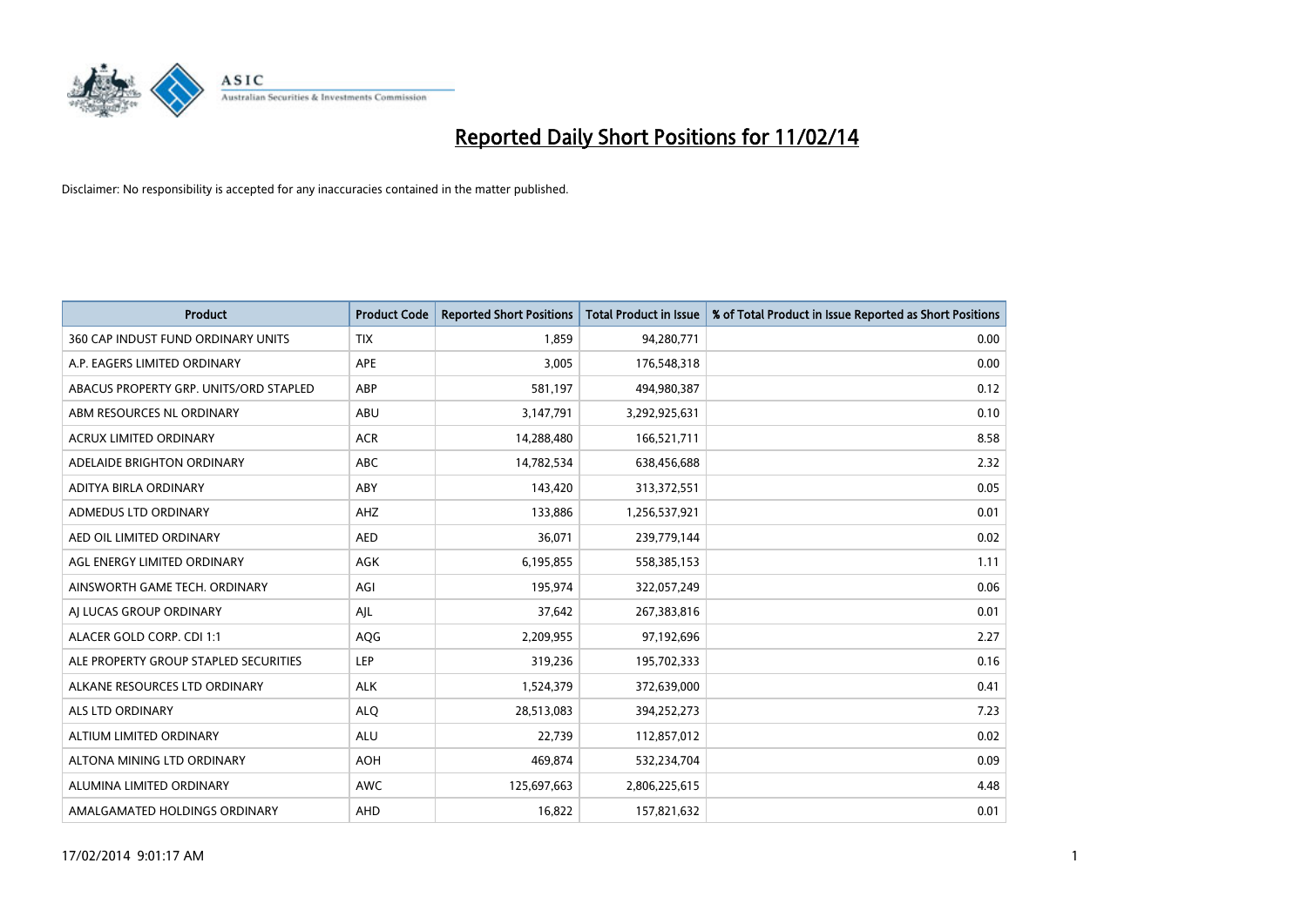

| <b>Product</b>                            | <b>Product Code</b> | <b>Reported Short Positions</b> | <b>Total Product in Issue</b> | % of Total Product in Issue Reported as Short Positions |
|-------------------------------------------|---------------------|---------------------------------|-------------------------------|---------------------------------------------------------|
| AMCOM TELECOMM, ORDINARY                  | AMM                 | 848,826                         | 244,557,101                   | 0.35                                                    |
| AMCOR LIMITED ORDINARY                    | AMC                 | 7,708,979                       | 1,206,684,923                 | 0.64                                                    |
| AMP LIMITED ORDINARY                      | AMP                 | 34,508,090                      | 2,957,737,964                 | 1.17                                                    |
| ANSELL LIMITED ORDINARY                   | <b>ANN</b>          | 3,017,012                       | 152,762,142                   | 1.97                                                    |
| ANTARES ENERGY LTD ORDINARY               | AZZ                 | 700,705                         | 255,000,000                   | 0.27                                                    |
| ANZ BANKING GRP LTD ORDINARY              | ANZ                 | 6,068,507                       | 2,744,102,108                 | 0.22                                                    |
| APA GROUP STAPLED SECURITIES              | APA                 | 24,289,440                      | 835,750,807                   | 2.91                                                    |
| APN NEWS & MEDIA ORDINARY                 | <b>APN</b>          | 16,265,304                      | 661,526,586                   | 2.46                                                    |
| AQUARIUS PLATINUM. ORDINARY               | <b>AOP</b>          | 5,967,860                       | 487,782,536                   | 1.22                                                    |
| AQUILA RESOURCES ORDINARY                 | <b>AQA</b>          | 13, 177, 218                    | 411,804,442                   | 3.20                                                    |
| ARAFURA RESOURCE LTD ORDINARY             | ARU                 | 46,367                          | 441,270,644                   | 0.01                                                    |
| ARB CORPORATION ORDINARY                  | <b>ARP</b>          | 1,729,722                       | 72,481,302                    | 2.39                                                    |
| ARDENT LEISURE GROUP STAPLED SECURITIES   | AAD                 | 2,251,069                       | 405,055,708                   | 0.56                                                    |
| ARENA REIT. ORDINARY UNITS                | <b>ARF</b>          | 24,091                          | 211,495,653                   | 0.01                                                    |
| ARISTOCRAT LEISURE ORDINARY               | <b>ALL</b>          | 7,638,034                       | 551,418,047                   | 1.39                                                    |
| ARRIUM LTD ORDINARY                       | ARI                 | 25,430,797                      | 1,361,469,008                 | 1.87                                                    |
| ASCIANO LIMITED ORDINARY                  | <b>AIO</b>          | 6,836,679                       | 975,385,664                   | 0.70                                                    |
| ASG GROUP LIMITED ORDINARY                | ASZ                 | 782,442                         | 206,720,839                   | 0.38                                                    |
| ASPEN GROUP ORD/UNITS STAPLED             | APZ                 | 68,070                          | 119,946,366                   | 0.06                                                    |
| ASTRO JAP PROP GROUP STAPLED US PROHIBIT. | AJA                 | 17,795                          | 67,211,752                    | 0.03                                                    |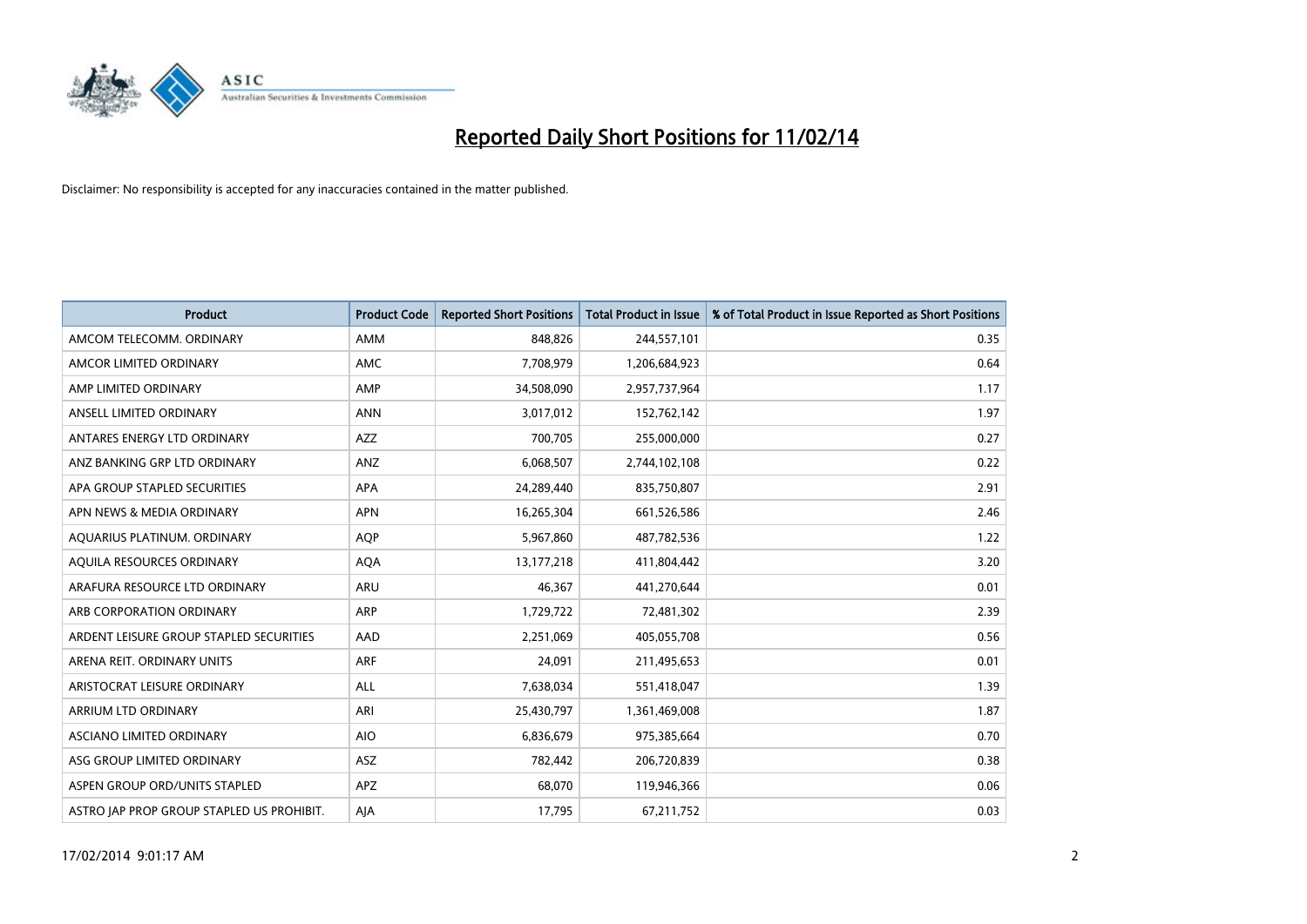

| <b>Product</b>                       | <b>Product Code</b> | <b>Reported Short Positions</b> | <b>Total Product in Issue</b> | % of Total Product in Issue Reported as Short Positions |
|--------------------------------------|---------------------|---------------------------------|-------------------------------|---------------------------------------------------------|
| ASX LIMITED ORDINARY                 | <b>ASX</b>          | 3,418,989                       | 193,595,162                   | 1.77                                                    |
| ATLAS IRON LIMITED ORDINARY          | <b>AGO</b>          | 75,706,027                      | 915,496,158                   | 8.27                                                    |
| ATRUM COAL NL ORDINARY               | <b>ATU</b>          | 1,099                           | 76,205,842                    | 0.00                                                    |
| AUCKLAND INTERNATION ORDINARY        | AIA                 | 747                             | 1,322,564,489                 | 0.00                                                    |
| AURIZON HOLDINGS LTD ORDINARY        | <b>AZI</b>          | 19,845,409                      | 2,137,284,503                 | 0.93                                                    |
| <b>AURORA OIL &amp; GAS ORDINARY</b> | <b>AUT</b>          | 3,528,277                       | 448,785,778                   | 0.79                                                    |
| AUSDRILL LIMITED ORDINARY            | ASL                 | 22,790,929                      | 312,277,224                   | 7.30                                                    |
| AUSENCO LIMITED ORDINARY             | AAX                 | 1,501,570                       | 168,449,799                   | 0.89                                                    |
| <b>AUSTAL LIMITED ORDINARY</b>       | ASB                 | 458,015                         | 346,379,377                   | 0.13                                                    |
| <b>AUSTBROKERS HOLDINGS ORDINARY</b> | <b>AUB</b>          | 2,742                           | 59,642,171                    | 0.00                                                    |
| AUSTIN ENGINEERING ORDINARY          | ANG                 | 578,321                         | 82,539,403                    | 0.70                                                    |
| AUSTRALAND PROPERTY STAPLED SECURITY | <b>ALZ</b>          | 2,472,764                       | 578,324,670                   | 0.43                                                    |
| AUSTRALIAN AGRICULT. ORDINARY        | AAC                 | 3,998,422                       | 532,294,404                   | 0.75                                                    |
| AUSTRALIAN FOUNDAT, ORDINARY         | AFI                 | 1,160                           | 1,042,757,713                 | 0.00                                                    |
| AUSTRALIAN INFR LTD ORDINARY         | <b>AIX</b>          | 23,608                          | 620,733,944                   | 0.00                                                    |
| AUSTRALIAN PHARM. ORDINARY           | API                 | 9,868,561                       | 488,115,883                   | 2.02                                                    |
| AUTOMOTIVE HOLDINGS ORDINARY         | AHE                 | 589,272                         | 260,579,682                   | 0.23                                                    |
| AVEO GROUP STAPLED SECURITIES        | <b>AOG</b>          | 10,917,362                      | 500,111,460                   | 2.18                                                    |
| AWE LIMITED ORDINARY                 | AWE                 | 1,295,201                       | 522,696,385                   | 0.25                                                    |
| AZONTO PET LTD ORDINARY              | APY                 | 41                              | 1,155,765,100                 | 0.00                                                    |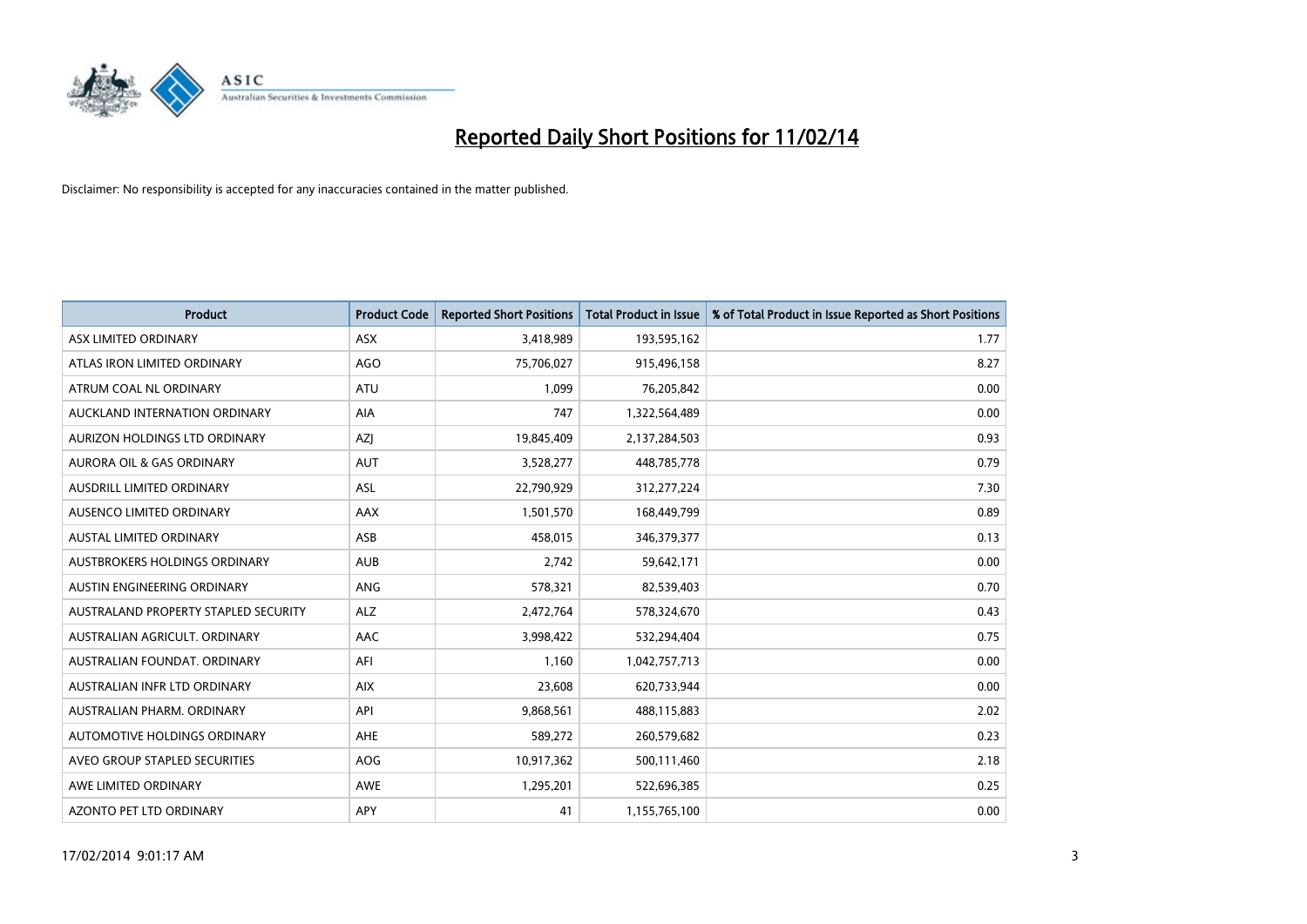

| <b>Product</b>                                | <b>Product Code</b> | <b>Reported Short Positions</b> | <b>Total Product in Issue</b> | % of Total Product in Issue Reported as Short Positions |
|-----------------------------------------------|---------------------|---------------------------------|-------------------------------|---------------------------------------------------------|
| <b>BANDANNA ENERGY ORDINARY</b>               | <b>BND</b>          | 22,122,717                      | 528,481,199                   | 4.19                                                    |
| BANK OF QUEENSLAND. ORDINARY                  | <b>BOQ</b>          | 3,436,216                       | 322,566,581                   | 1.07                                                    |
| <b>BANNERMAN RESOURCES ORDINARY</b>           | <b>BMN</b>          | 578,251                         | 322,885,298                   | 0.18                                                    |
| <b>BASE RES LIMITED ORDINARY</b>              | <b>BSE</b>          | 6,781,443                       | 561,840,029                   | 1.21                                                    |
| BATHURST RES LTD. ORDINARY                    | <b>BRL</b>          | 28,985,340                      | 821,457,725                   | 3.53                                                    |
| <b>BC IRON LIMITED ORDINARY</b>               | <b>BCI</b>          | 379,207                         | 123,928,630                   | 0.31                                                    |
| BEACH ENERGY LIMITED ORDINARY                 | <b>BPT</b>          | 19,166,930                      | 1,278,348,742                 | 1.50                                                    |
| BEADELL RESOURCE LTD ORDINARY                 | <b>BDR</b>          | 38,892,964                      | 790,727,280                   | 4.92                                                    |
| BEGA CHEESE LTD ORDINARY                      | <b>BGA</b>          | 225,035                         | 152,245,802                   | 0.15                                                    |
| BENDIGO AND ADELAIDE ORDINARY                 | <b>BEN</b>          | 12,130,119                      | 410,010,013                   | 2.96                                                    |
| BENTHAM IMF LTD ORDINARY                      | <b>IMF</b>          | 3,516,754                       | 164,380,143                   | 2.14                                                    |
| BERKELEY RESOURCES ORDINARY                   | <b>BKY</b>          | 79,679                          | 180,361,323                   | 0.04                                                    |
| BETASHARES ASX RES ETF UNITS                  | <b>ORE</b>          | 517,432                         | 3,020,814                     | 17.13                                                   |
| <b>BHP BILLITON LIMITED ORDINARY</b>          | <b>BHP</b>          | 6,064,019                       | 3,211,691,105                 | 0.19                                                    |
| <b>BILLABONG ORDINARY</b>                     | <b>BBG</b>          | 10,466,696                      | 480,730,006                   | 2.18                                                    |
| <b>BLACKMORES LIMITED ORDINARY</b>            | <b>BKL</b>          | 13,426                          | 17,046,032                    | 0.08                                                    |
| <b>BLACKTHORN RESOURCES ORD US PROHIBITED</b> | <b>BTR</b>          | 616,633                         | 164,285,950                   | 0.38                                                    |
| <b>BLUESCOPE STEEL LTD ORDINARY</b>           | <b>BSL</b>          | 5,921,256                       | 558,733,728                   | 1.06                                                    |
| <b>BOART LONGYEAR ORDINARY</b>                | <b>BLY</b>          | 33,768,313                      | 461,163,412                   | 7.32                                                    |
| <b>BOOM LOGISTICS ORDINARY</b>                | <b>BOL</b>          | 99.999                          | 474,868,764                   | 0.02                                                    |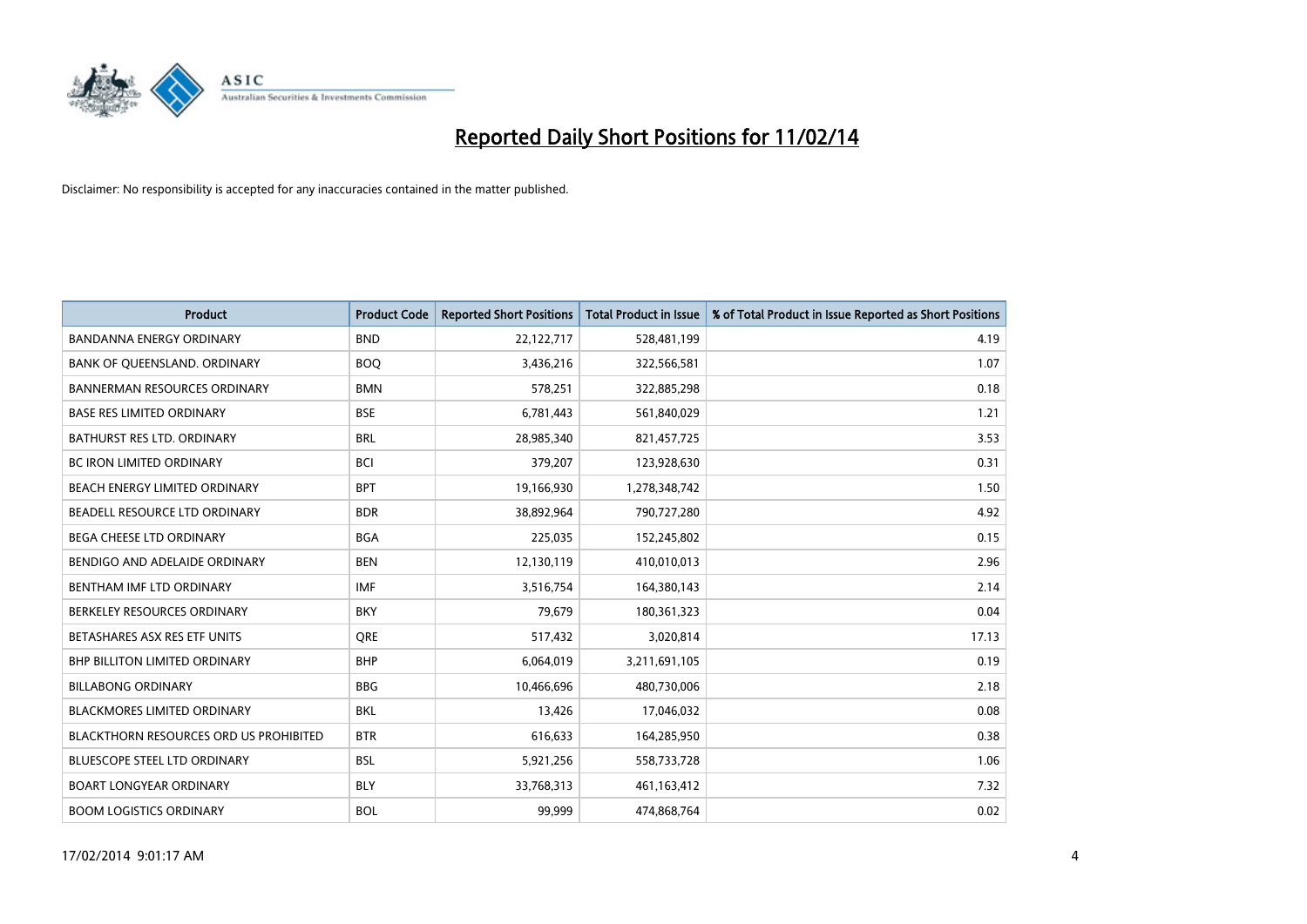

| <b>Product</b>                          | <b>Product Code</b> | <b>Reported Short Positions</b> | <b>Total Product in Issue</b> | % of Total Product in Issue Reported as Short Positions |
|-----------------------------------------|---------------------|---------------------------------|-------------------------------|---------------------------------------------------------|
| <b>BORAL LIMITED, ORDINARY</b>          | <b>BLD</b>          | 43,279,776                      | 778,739,826                   | 5.56                                                    |
| <b>BRADKEN LIMITED ORDINARY</b>         | <b>BKN</b>          | 17,747,659                      | 169,240,662                   | 10.49                                                   |
| <b>BRAMBLES LIMITED ORDINARY</b>        | <b>BXB</b>          | 1,125,288                       | 1,561,912,409                 | 0.07                                                    |
| BREVILLE GROUP LTD ORDINARY             | <b>BRG</b>          | 2,844,099                       | 130,095,322                   | 2.19                                                    |
| <b>BRICKWORKS LIMITED ORDINARY</b>      | <b>BKW</b>          | 66,319                          | 148,038,996                   | 0.04                                                    |
| BT INVESTMENT MNGMNT ORDINARY           | <b>BTT</b>          | 136,113                         | 282,727,073                   | 0.05                                                    |
| <b>BURU ENERGY ORDINARY</b>             | <b>BRU</b>          | 14,942,954                      | 298,505,530                   | 5.01                                                    |
| <b>BWP TRUST ORDINARY UNITS</b>         | <b>BWP</b>          | 4,585,735                       | 627,165,919                   | 0.73                                                    |
| <b>CABCHARGE AUSTRALIA ORDINARY</b>     | CAB                 | 13,296,593                      | 120,430,683                   | 11.04                                                   |
| CALTEX AUSTRALIA ORDINARY               | <b>CTX</b>          | 1,820,204                       | 270,000,000                   | 0.67                                                    |
| CAPE LAMBERT RES LTD ORDINARY           | <b>CFE</b>          | 19,764                          | 667,938,887                   | 0.00                                                    |
| <b>CARDNO LIMITED ORDINARY</b>          | CDD                 | 6,834,455                       | 146,779,250                   | 4.66                                                    |
| <b>CARINDALE PROPERTY UNIT</b>          | <b>CDP</b>          | 6                               | 70,000,000                    | 0.00                                                    |
| CARNARVON PETROLEUM ORDINARY            | <b>CVN</b>          | 12,220                          | 986,565,952                   | 0.00                                                    |
| CARSALES.COM LTD ORDINARY               | <b>CRZ</b>          | 6,047,388                       | 237,773,965                   | 2.54                                                    |
| CASH CONVERTERS ORDINARY                | CCV                 | 7,669,133                       | 426,302,767                   | 1.80                                                    |
| CEDAR WOODS PROP. ORDINARY              | <b>CWP</b>          | 56,205                          | 73,732,683                    | 0.08                                                    |
| CENTRAL PETROLEUM ORDINARY              | <b>CTP</b>          | 380,150                         | 309,219,473                   | 0.12                                                    |
| <b>CERAMIC FUEL CELLS ORDINARY</b>      | <b>CFU</b>          | 390                             | 1,751,724,324                 | 0.00                                                    |
| CFS RETAIL TRUST GRP STAPLED SECURITIES | <b>CFX</b>          | 52,588,507                      | 3,018,050,810                 | 1.74                                                    |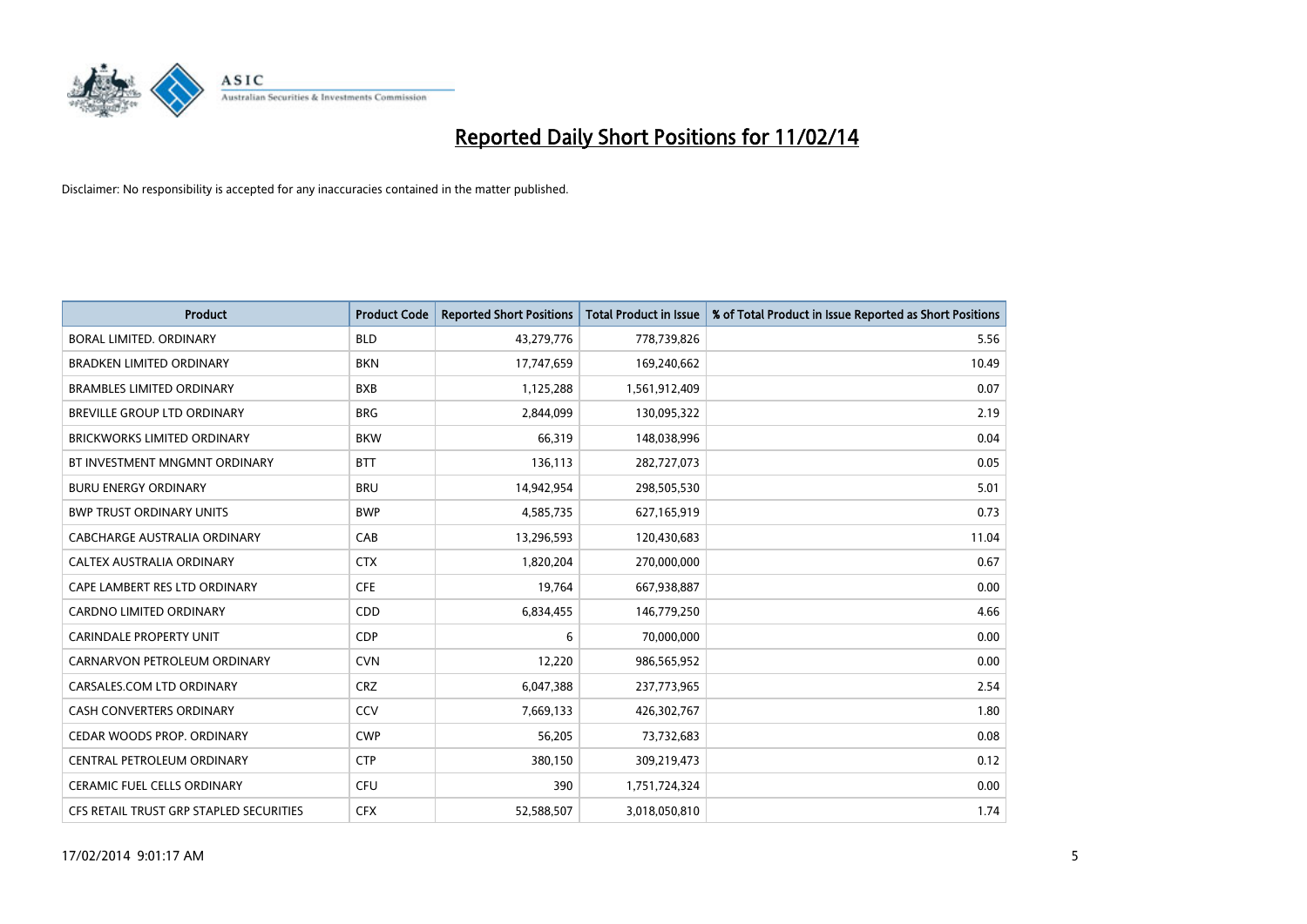

| <b>Product</b>                          | <b>Product Code</b> | <b>Reported Short Positions</b> | <b>Total Product in Issue</b> | % of Total Product in Issue Reported as Short Positions |
|-----------------------------------------|---------------------|---------------------------------|-------------------------------|---------------------------------------------------------|
| CHALLENGER DIV.PRO. STAPLED UNITS       | <b>CDI</b>          | 160,819                         | 214,101,013                   | 0.08                                                    |
| <b>CHALLENGER LIMITED ORDINARY</b>      | <b>CGF</b>          | 918,677                         | 530,862,585                   | 0.17                                                    |
| CHARTER HALL GROUP STAPLED US PROHIBIT. | <b>CHC</b>          | 467,871                         | 309,358,198                   | 0.15                                                    |
| <b>CHARTER HALL RETAIL UNITS</b>        | <b>COR</b>          | 10,262,043                      | 362,896,512                   | 2.83                                                    |
| <b>CHORUS LIMITED ORDINARY</b>          | <b>CNU</b>          | 243,853                         | 396,369,767                   | 0.06                                                    |
| CITIGOLD CORP LTD ORDINARY              | <b>CTO</b>          | 153,427                         | 1,495,764,906                 | 0.01                                                    |
| CLINUVEL PHARMACEUT. ORDINARY           | <b>CUV</b>          | 600                             | 38,217,038                    | 0.00                                                    |
| COAL OF AFRICA LTD ORDINARY             | <b>CZA</b>          | 426                             | 1,048,368,613                 | 0.00                                                    |
| <b>COALSPUR MINES LTD ORDINARY</b>      | <b>CPL</b>          | 7,237,516                       | 641,394,435                   | 1.13                                                    |
| <b>COBAR CONSOLIDATED ORDINARY</b>      | CCU                 | 100,000                         | 329,646,728                   | 0.03                                                    |
| COCA-COLA AMATIL ORDINARY               | <b>CCL</b>          | 15,024,259                      | 763,590,249                   | 1.97                                                    |
| <b>COCHLEAR LIMITED ORDINARY</b>        | <b>COH</b>          | 8,434,888                       | 57,062,020                    | 14.78                                                   |
| <b>COCKATOO COAL ORDINARY</b>           | <b>COK</b>          | 167,987                         | 4,458,357,900                 | 0.00                                                    |
| <b>CODAN LIMITED ORDINARY</b>           | <b>CDA</b>          | 504,193                         | 176,969,924                   | 0.28                                                    |
| <b>COFFEY INTERNATIONAL ORDINARY</b>    | <b>COF</b>          | 18,921                          | 255,833,165                   | 0.01                                                    |
| <b>COKAL LTD ORDINARY</b>               | <b>CKA</b>          | 13,650                          | 471,103,926                   | 0.00                                                    |
| <b>COLLECTION HOUSE ORDINARY</b>        | <b>CLH</b>          | 1,671,697                       | 128,969,148                   | 1.30                                                    |
| COMMONWEALTH BANK. ORDINARY             | <b>CBA</b>          | 12,954,742                      | 1,611,928,836                 | 0.80                                                    |
| <b>COMMONWEALTH PROP ORDINARY UNITS</b> | <b>CPA</b>          | 9,643,414                       | 2,347,003,413                 | 0.41                                                    |
| <b>COMPASS RESOURCES ORDINARY</b>       | <b>CMR</b>          | 7,472                           | 1,403,744,100                 | 0.00                                                    |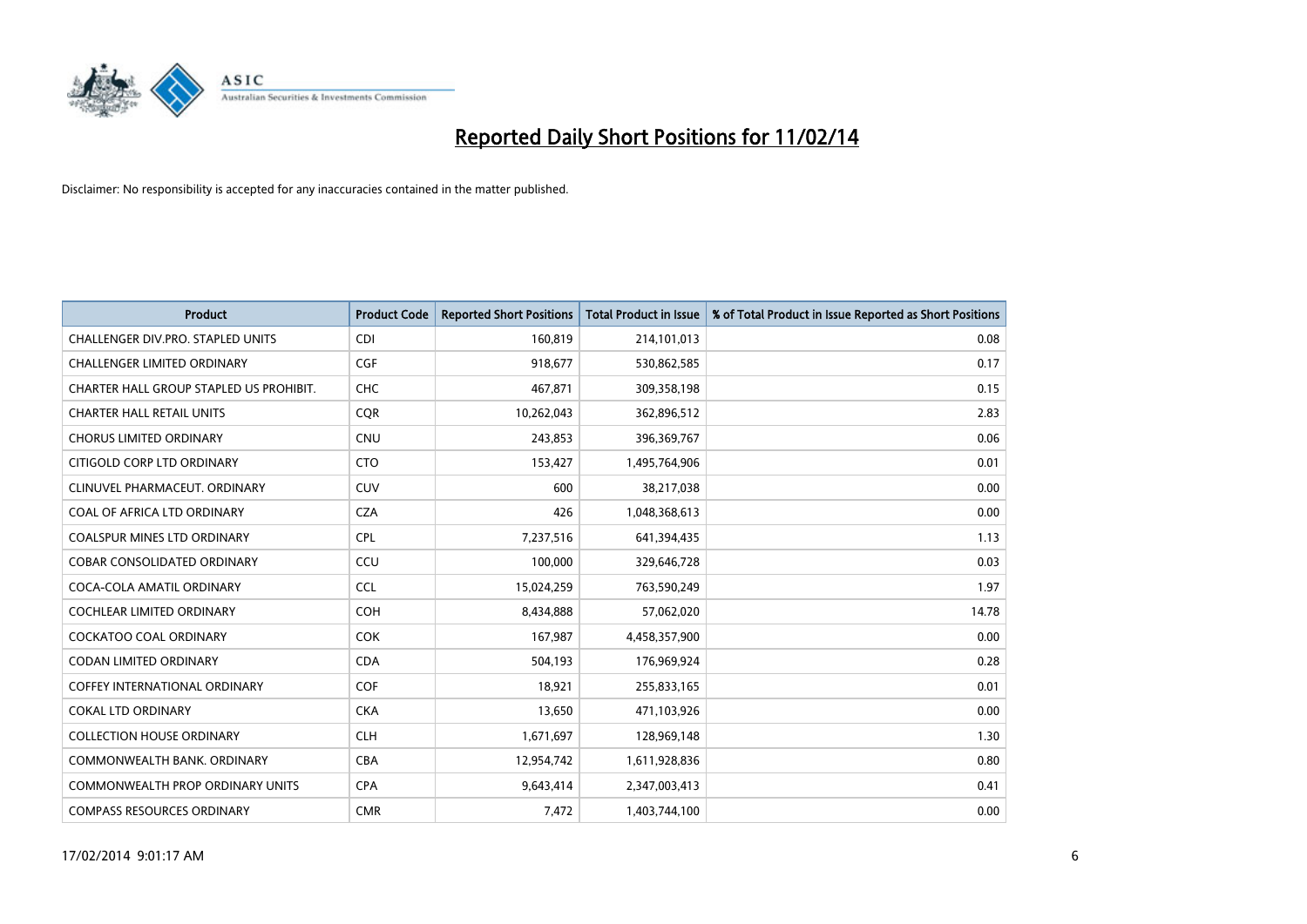

| <b>Product</b>                          | <b>Product Code</b> | <b>Reported Short Positions</b> | <b>Total Product in Issue</b> | % of Total Product in Issue Reported as Short Positions |
|-----------------------------------------|---------------------|---------------------------------|-------------------------------|---------------------------------------------------------|
| <b>COMPUTERSHARE LTD ORDINARY</b>       | <b>CPU</b>          | 10,641,119                      | 556,203,079                   | 1.91                                                    |
| <b>COOPER ENERGY LTD ORDINARY</b>       | <b>COE</b>          | 5,968                           | 329,235,509                   | 0.00                                                    |
| CORP TRAVEL LIMITED ORDINARY            | <b>CTD</b>          | 41,985                          | 89,890,762                    | 0.05                                                    |
| COVER-MORE GRP LTD ORDINARY             | <b>CVO</b>          | 1,133,000                       | 317,750,000                   | 0.36                                                    |
| <b>CREDIT CORP GROUP ORDINARY</b>       | <b>CCP</b>          | 138,607                         | 46,131,882                    | 0.30                                                    |
| <b>CROMWELL PROP STAPLED SECURITIES</b> | <b>CMW</b>          | 18,897,738                      | 1,721,483,143                 | 1.10                                                    |
| <b>CROWE HORWATH AUS ORDINARY</b>       | <b>CRH</b>          | 617,808                         | 273,005,429                   | 0.23                                                    |
| CROWN RESORTS LTD ORDINARY              | <b>CWN</b>          | 2,852,163                       | 728,394,185                   | 0.39                                                    |
| <b>CSG LIMITED ORDINARY</b>             | CSV                 | 5,983                           | 278,973,075                   | 0.00                                                    |
| <b>CSL LIMITED ORDINARY</b>             | <b>CSL</b>          | 903,385                         | 484,113,980                   | 0.19                                                    |
| <b>CSR LIMITED ORDINARY</b>             | <b>CSR</b>          | 17,417,985                      | 506,000,315                   | 3.44                                                    |
| <b>CUDECO LIMITED ORDINARY</b>          | CDU                 | 8,138,389                       | 234,013,408                   | 3.48                                                    |
| DART ENERGY LTD ORDINARY                | <b>DTE</b>          | 4,676,414                       | 1,108,752,733                 | 0.42                                                    |
| DATA#3 LIMITED ORDINARY                 | <b>DTL</b>          | 178,945                         | 153,974,950                   | 0.12                                                    |
| DAVID JONES LIMITED ORDINARY            | <b>DIS</b>          | 31,690,618                      | 537,137,845                   | 5.90                                                    |
| <b>DECMIL GROUP LIMITED ORDINARY</b>    | <b>DCG</b>          | 2,531,887                       | 168,657,794                   | 1.50                                                    |
| DEEP YELLOW LIMITED ORDINARY            | <b>DYL</b>          | 10,002                          | 1,614,056,807                 | 0.00                                                    |
| DEVINE LIMITED ORDINARY                 | <b>DVN</b>          | 10,145                          | 158,730,556                   | 0.01                                                    |
| DEXUS PROPERTY GROUP STAPLED UNITS      | <b>DXS</b>          | 60,434,196                      | 4,648,459,903                 | 1.30                                                    |
| DICK SMITH HLDGS ORDINARY               | <b>DSH</b>          | 5,898,550                       | 236,511,364                   | 2.49                                                    |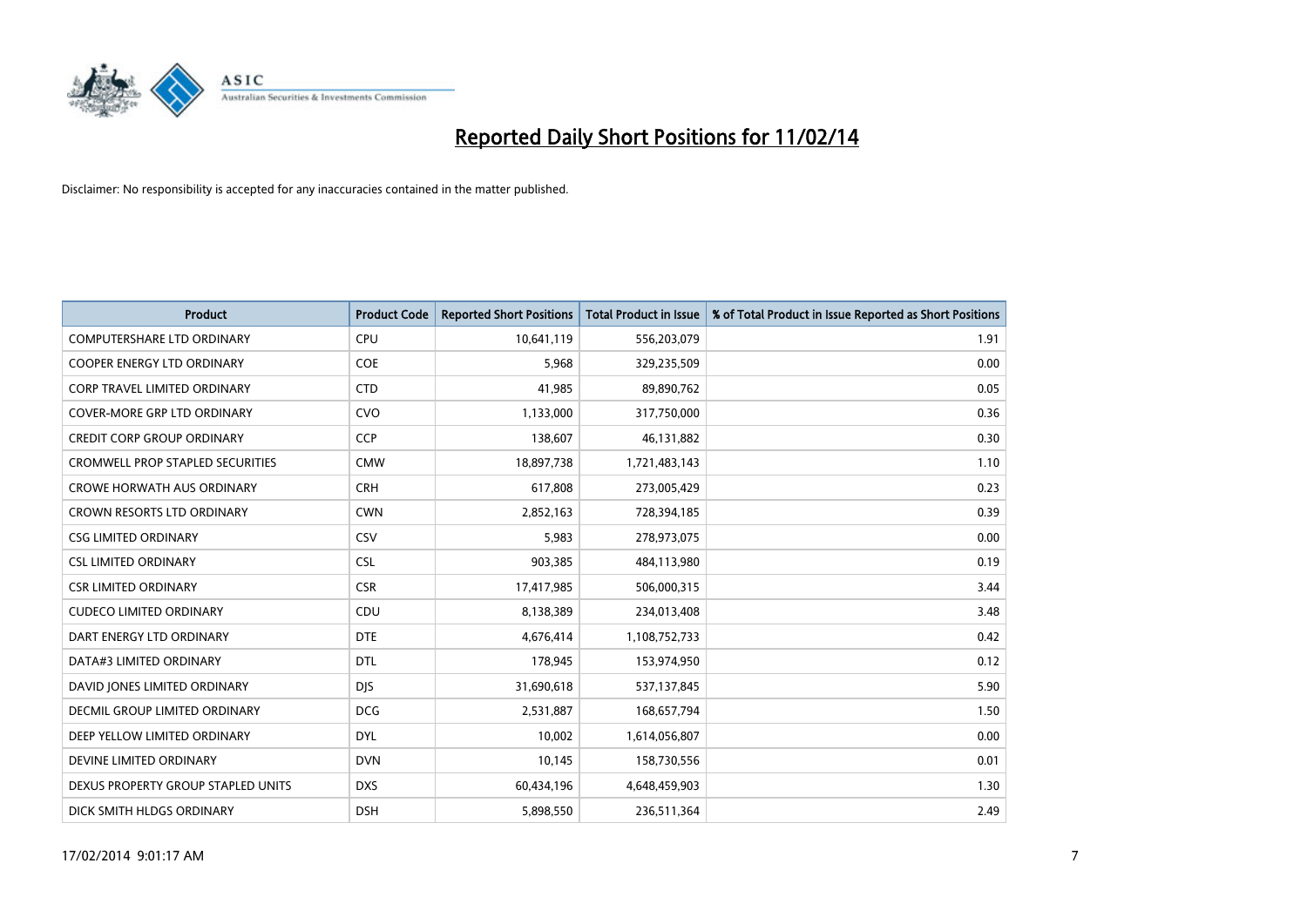

| <b>Product</b>                       | <b>Product Code</b> | <b>Reported Short Positions</b> | <b>Total Product in Issue</b> | % of Total Product in Issue Reported as Short Positions |
|--------------------------------------|---------------------|---------------------------------|-------------------------------|---------------------------------------------------------|
| DISCOVERY METALS LTD ORDINARY        | <b>DML</b>          | 5,477,200                       | 560,034,418                   | 0.98                                                    |
| DOMINO PIZZA ENTERPR ORDINARY        | <b>DMP</b>          | 1,891,229                       | 85,915,713                    | 2.20                                                    |
| DONACO INTERNATIONAL ORDINARY        | <b>DNA</b>          | 398,643                         | 401,051,771                   | 0.10                                                    |
| DORAY MINERALS LTD ORDINARY          | <b>DRM</b>          | 10,000                          | 141,891,768                   | 0.01                                                    |
| DOWNER EDI LIMITED ORDINARY          | <b>DOW</b>          | 15,281,718                      | 434,734,970                   | 3.52                                                    |
| DRAGON MINING LTD ORDINARY           | <b>DRA</b>          | 50,000                          | 88,840,613                    | 0.06                                                    |
| DRILLSEARCH ENERGY ORDINARY          | <b>DLS</b>          | 15,464,094                      | 432,965,895                   | 3.57                                                    |
| DUET GROUP STAPLED US PROHIBIT.      | <b>DUE</b>          | 10,894,324                      | 1,286,215,139                 | 0.85                                                    |
| DULUXGROUP LIMITED ORDINARY          | <b>DLX</b>          | 857,628                         | 381,093,950                   | 0.23                                                    |
| <b>DWS LTD ORDINARY</b>              | <b>DWS</b>          | 588,285                         | 132,362,763                   | 0.44                                                    |
| ECHO ENTERTAINMENT ORDINARY          | <b>EGP</b>          | 19,066,861                      | 825,672,730                   | 2.31                                                    |
| <b>ELDERS LIMITED ORDINARY</b>       | <b>ELD</b>          | 19,768,474                      | 455,013,329                   | 4.34                                                    |
| ELEMENTAL MINERALS ORDINARY          | <b>ELM</b>          | 176,299                         | 303,263,391                   | 0.06                                                    |
| <b>EMECO HOLDINGS ORDINARY</b>       | <b>EHL</b>          | 10,484,523                      | 599,675,707                   | 1.75                                                    |
| <b>ENDEAVOUR MIN CORP CDI 1:1</b>    | <b>EVR</b>          | 58,031                          | 76,697,439                    | 0.08                                                    |
| <b>ENERGY RESOURCES ORDINARY 'A'</b> | <b>ERA</b>          | 11,535,091                      | 517,725,062                   | 2.23                                                    |
| ENERGY WORLD CORPOR. ORDINARY        | <b>EWC</b>          | 59,872,750                      | 1,734,166,672                 | 3.45                                                    |
| <b>ENVESTRA LIMITED ORDINARY</b>     | <b>ENV</b>          | 2,179,385                       | 1,796,808,474                 | 0.12                                                    |
| EQUATORIAL RES LTD ORDINARY          | EQX                 | 2,009                           | 122,185,353                   | 0.00                                                    |
| ERM POWER LIMITED ORDINARY           | EPW                 | 828,384                         | 238,714,606                   | 0.35                                                    |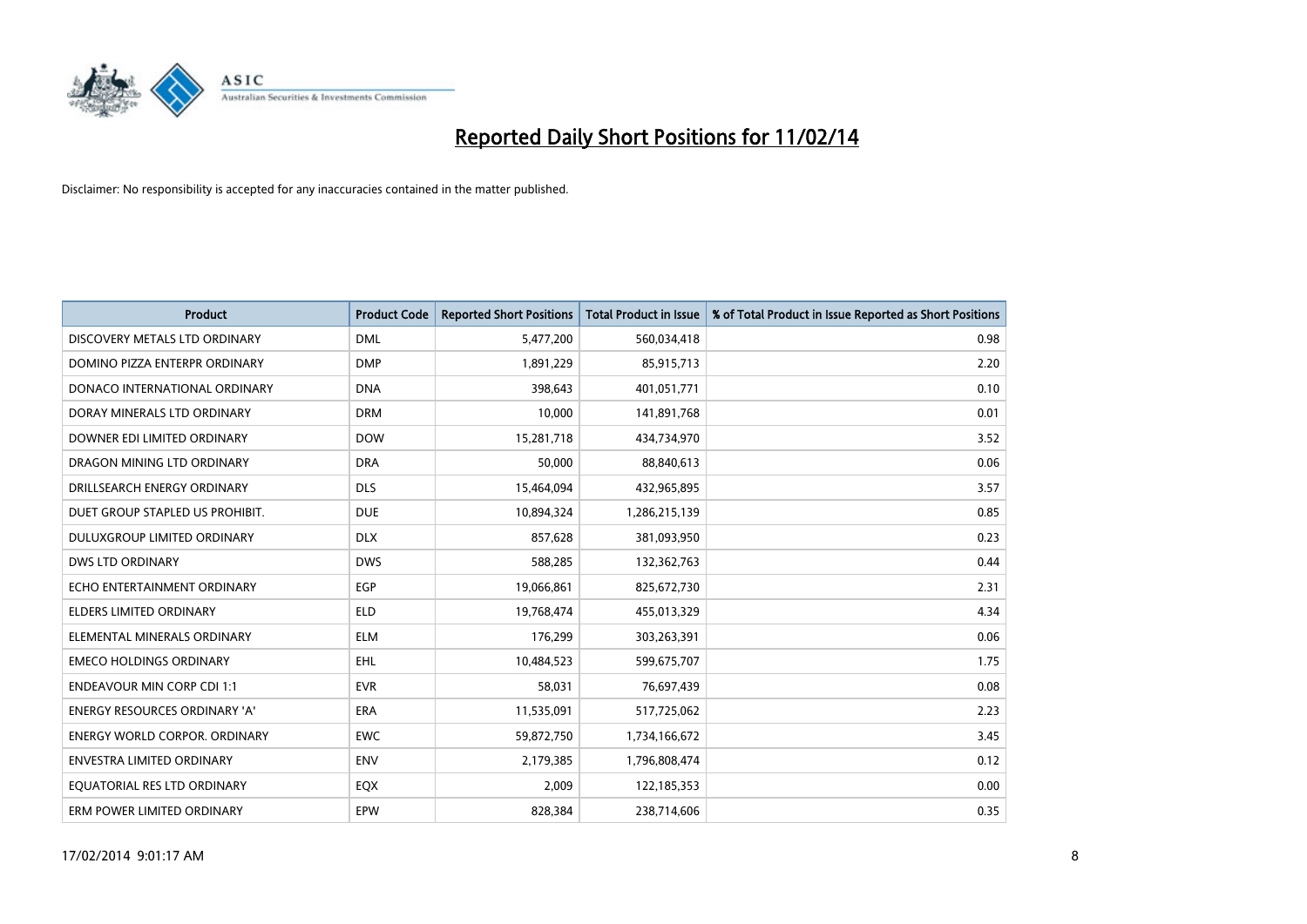

| <b>Product</b>                         | <b>Product Code</b> | <b>Reported Short Positions</b> | <b>Total Product in Issue</b> | % of Total Product in Issue Reported as Short Positions |
|----------------------------------------|---------------------|---------------------------------|-------------------------------|---------------------------------------------------------|
| <b>ESERVGLOBAL LIMITED ORDINARY</b>    | ESV                 | 5,527,772                       | 253,545,997                   | 2.18                                                    |
| ETHANE PIPELINE STAPLED SECURITIES     | <b>EPX</b>          | 10,000                          | 69,302,275                    | 0.01                                                    |
| EVOLUTION MINING LTD ORDINARY          | <b>EVN</b>          | 22,495,114                      | 708,652,367                   | 3.17                                                    |
| FAIRFAX MEDIA LTD ORDINARY             | FXJ                 | 250,071,560                     | 2,351,955,725                 | 10.63                                                   |
| <b>FANTASTIC HOLDINGS ORDINARY</b>     | <b>FAN</b>          | 20,787                          | 103,068,398                   | 0.02                                                    |
| <b>FAR LTD ORDINARY</b>                | <b>FAR</b>          | 24,229,070                      | 2,499,846,742                 | 0.97                                                    |
| FEDERATION CNTRES ORD/UNIT STAPLED SEC | FDC                 | 6,416,708                       | 1,427,641,565                 | 0.45                                                    |
| FIRSTFOLIO LIMITED ORDINARY            | FFF.                | 303,000                         | 773,886,809                   | 0.04                                                    |
| FISHER & PAYKEL H. ORDINARY            | <b>FPH</b>          | 1,752,449                       | 550,774,646                   | 0.32                                                    |
| FLEETWOOD CORP ORDINARY                | <b>FWD</b>          | 2,183,269                       | 60,522,619                    | 3.61                                                    |
| FLETCHER BUILDING ORDINARY             | <b>FBU</b>          | 1,254,752                       | 687,854,788                   | 0.18                                                    |
| FLEXIGROUP LIMITED ORDINARY            | FXL                 | 1,361,676                       | 304,096,060                   | 0.45                                                    |
| FLIGHT CENTRE TRAVEL ORDINARY          | <b>FLT</b>          | 4,950,747                       | 100,543,059                   | 4.92                                                    |
| <b>FLINDERS MINES LTD ORDINARY</b>     | <b>FMS</b>          | 4,301,337                       | 1,826,866,748                 | 0.24                                                    |
| <b>FOCUS MINERALS LTD ORDINARY</b>     | <b>FML</b>          | 10,190,806                      | 9,137,375,877                 | 0.11                                                    |
| FONTERRA SHARE FUND ORDINARY UNITS     | <b>FSF</b>          | 13,875                          | 106,414,814                   | 0.01                                                    |
| FORGE GROUP LIMITED ORDINARY           | FGE                 | 4,266,710                       | 86,169,014                    | 4.95                                                    |
| FORTESCUE METALS GRP ORDINARY          | <b>FMG</b>          | 181,660,889                     | 3,113,798,151                 | 5.83                                                    |
| <b>G.U.D. HOLDINGS ORDINARY</b>        | GUD                 | 5,188,169                       | 71,241,319                    | 7.28                                                    |
| <b>G8 EDUCATION LIMITED ORDINARY</b>   | <b>GEM</b>          | 2,548,837                       | 301,705,105                   | 0.84                                                    |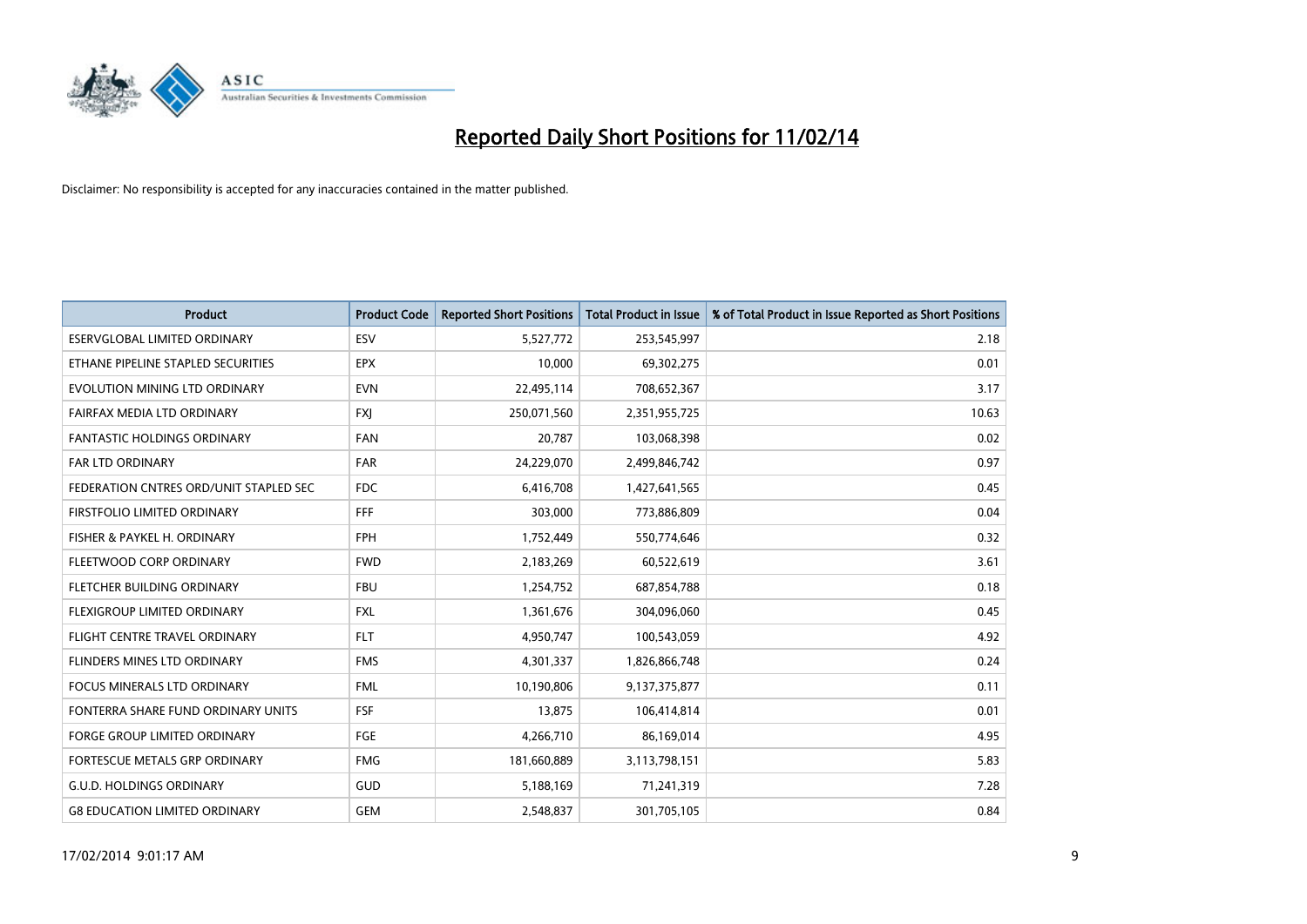

| Product                                          | <b>Product Code</b> | <b>Reported Short Positions</b> | <b>Total Product in Issue</b> | % of Total Product in Issue Reported as Short Positions |
|--------------------------------------------------|---------------------|---------------------------------|-------------------------------|---------------------------------------------------------|
| <b>GALAXY RESOURCES ORDINARY</b>                 | GXY                 | 326,419                         | 1,027,073,389                 | 0.03                                                    |
| <b>GBST HOLDINGS ORDINARY</b>                    | <b>GBT</b>          | 10,400                          | 66,561,725                    | 0.02                                                    |
| <b>GDI PROPERTY GRP STAPLED SECURITIES</b>       | GDI                 | 3,523                           | 567,575,025                   | 0.00                                                    |
| <b>GENETIC TECHNOLOGIES ORDINARY</b>             | GTG                 | 327,000                         | 597,926,082                   | 0.05                                                    |
| <b>GEODYNAMICS LIMITED ORDINARY</b>              | GDY                 | 850                             | 406,452,608                   | 0.00                                                    |
| GI DYNAMICS, INC CDI US PROHIBITED               | GID                 | 398,400                         | 395,856,465                   | 0.10                                                    |
| <b>GINDALBIE METALS LTD ORDINARY</b>             | GBG                 | 46,775,154                      | 1,493,660,842                 | 3.13                                                    |
| <b>GOODMAN FIELDER, ORDINARY</b>                 | <b>GFF</b>          | 41,178,437                      | 1,955,559,207                 | 2.11                                                    |
| <b>GOODMAN GROUP STAPLED</b>                     | <b>GMG</b>          | 4,977,948                       | 1,718,742,809                 | 0.29                                                    |
| <b>GPT GROUP STAPLED SEC.</b>                    | <b>GPT</b>          | 5,313,434                       | 1,694,888,638                 | 0.31                                                    |
| <b>GRAINCORP LIMITED A CLASS ORDINARY</b>        | <b>GNC</b>          | 557,256                         | 228,855,628                   | 0.24                                                    |
| <b>GRANGE RESOURCES, ORDINARY</b>                | GRR                 | 4,725,778                       | 1,157,097,869                 | 0.41                                                    |
| <b>GREENCROSS LIMITED ORDINARY</b>               | GXL                 | 83,994                          | 90,257,087                    | 0.09                                                    |
| <b>GREENLAND MIN EN LTD ORDINARY</b>             | GGG                 | 2,990,561                       | 574,572,911                   | 0.52                                                    |
| <b>GROWTHPOINT PROPERTY ORD/UNIT STAPLED SEC</b> | GOZ                 | 9,061                           | 475,705,269                   | 0.00                                                    |
| <b>GRYPHON MINERALS LTD ORDINARY</b>             | GRY                 | 4,705,940                       | 400,889,282                   | 1.17                                                    |
| <b>GUILDFORD COAL LTD ORDINARY</b>               | <b>GUF</b>          | 242,747                         | 655,046,899                   | 0.04                                                    |
| <b>GUINNESS PEAT GROUP. CDI 1:1</b>              | GPG                 | 81,925                          | 185,725,775                   | 0.04                                                    |
| <b>GUIARAT NRE COAL LTD ORDINARY</b>             | <b>GNM</b>          | 382,638                         | 3,099,388,006                 | 0.01                                                    |
| <b>GWA GROUP LTD ORDINARY</b>                    | <b>GWA</b>          | 12,495,354                      | 306,533,770                   | 4.08                                                    |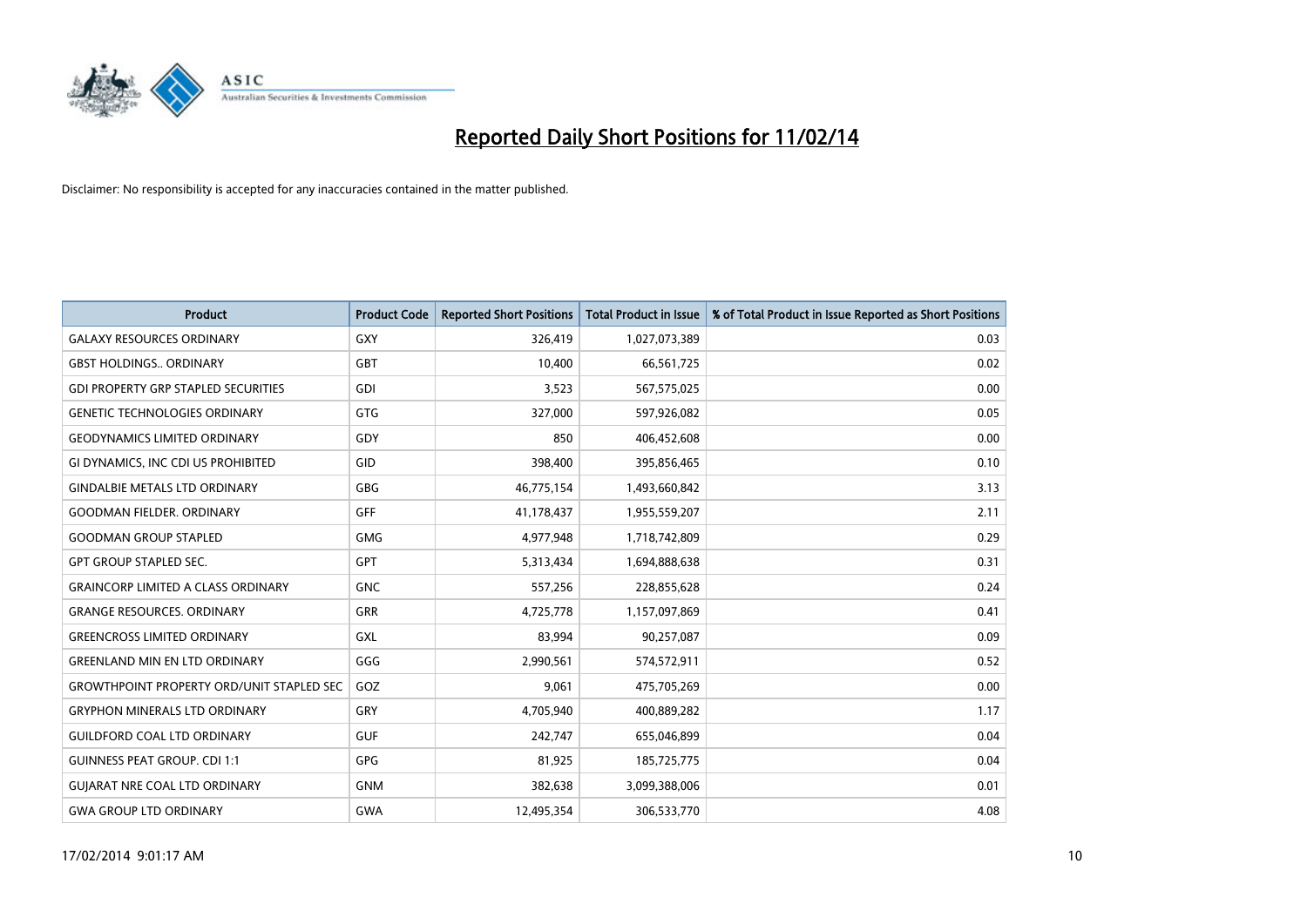

| <b>Product</b>                           | <b>Product Code</b> | <b>Reported Short Positions</b> | <b>Total Product in Issue</b> | % of Total Product in Issue Reported as Short Positions |
|------------------------------------------|---------------------|---------------------------------|-------------------------------|---------------------------------------------------------|
| <b>HARVEY NORMAN ORDINARY</b>            | <b>HVN</b>          | 67,586,875                      | 1,062,316,784                 | 6.36                                                    |
| <b>HENDERSON GROUP CDI 1:1</b>           | <b>HGG</b>          | 581.165                         | 664,031,107                   | 0.09                                                    |
| HFA HOLDINGS LIMITED ORDINARY            | <b>HFA</b>          | 3,863                           | 118,738,157                   | 0.00                                                    |
| HIGHLANDS PACIFIC ORDINARY               | HIG                 | 10,001                          | 853,777,764                   | 0.00                                                    |
| HILLGROVE RES LTD ORDINARY               | <b>HGO</b>          | 546,838                         | 1,179,889,221                 | 0.05                                                    |
| <b>HILLS LTD ORDINARY</b>                | <b>HIL</b>          | 506,043                         | 236,619,450                   | 0.21                                                    |
| HORIZON OIL LIMITED ORDINARY             | <b>HZN</b>          | 84,505,187                      | 1,301,147,932                 | 6.49                                                    |
| HOT CHILI LTD ORDINARY                   | <b>HCH</b>          | 10,000                          | 347,732,196                   | 0.00                                                    |
| <b>IBUY GROUP LTD ORDINARY</b>           | <b>IBY</b>          | 490                             | 359,305,037                   | 0.00                                                    |
| <b>ICON ENERGY LIMITED ORDINARY</b>      | <b>ICN</b>          | 2,926                           | 615,774,351                   | 0.00                                                    |
| <b>IINET LIMITED ORDINARY</b>            | <b>IIN</b>          | 706,682                         | 161,238,847                   | 0.44                                                    |
| <b>ILUKA RESOURCES ORDINARY</b>          | ILU                 | 37,694,153                      | 418,700,517                   | 9.00                                                    |
| <b>IMDEX LIMITED ORDINARY</b>            | <b>IMD</b>          | 3,905,436                       | 210,473,188                   | 1.86                                                    |
| <b>INCITEC PIVOT ORDINARY</b>            | IPL                 | 20,369,282                      | 1,644,919,097                 | 1.24                                                    |
| <b>INDEPENDENCE GROUP ORDINARY</b>       | IGO                 | 5,243,880                       | 233,323,905                   | 2.25                                                    |
| <b>INDOPHIL RESOURCES ORDINARY</b>       | <b>IRN</b>          | 316,522                         | 1,203,146,194                 | 0.03                                                    |
| <b>INFIGEN ENERGY STAPLED SECURITIES</b> | <b>IFN</b>          | 3,150,454                       | 764,993,434                   | 0.41                                                    |
| <b>INFOMEDIA LTD ORDINARY</b>            | <b>IFM</b>          | 119,201                         | 304,953,155                   | 0.04                                                    |
| <b>INGENIA GROUP STAPLED SECURITIES</b>  | <b>INA</b>          | 134,504                         | 676,240,232                   | 0.02                                                    |
| INSURANCE AUSTRALIA ORDINARY             | IAG                 | 9,508,781                       | 2,341,618,048                 | 0.41                                                    |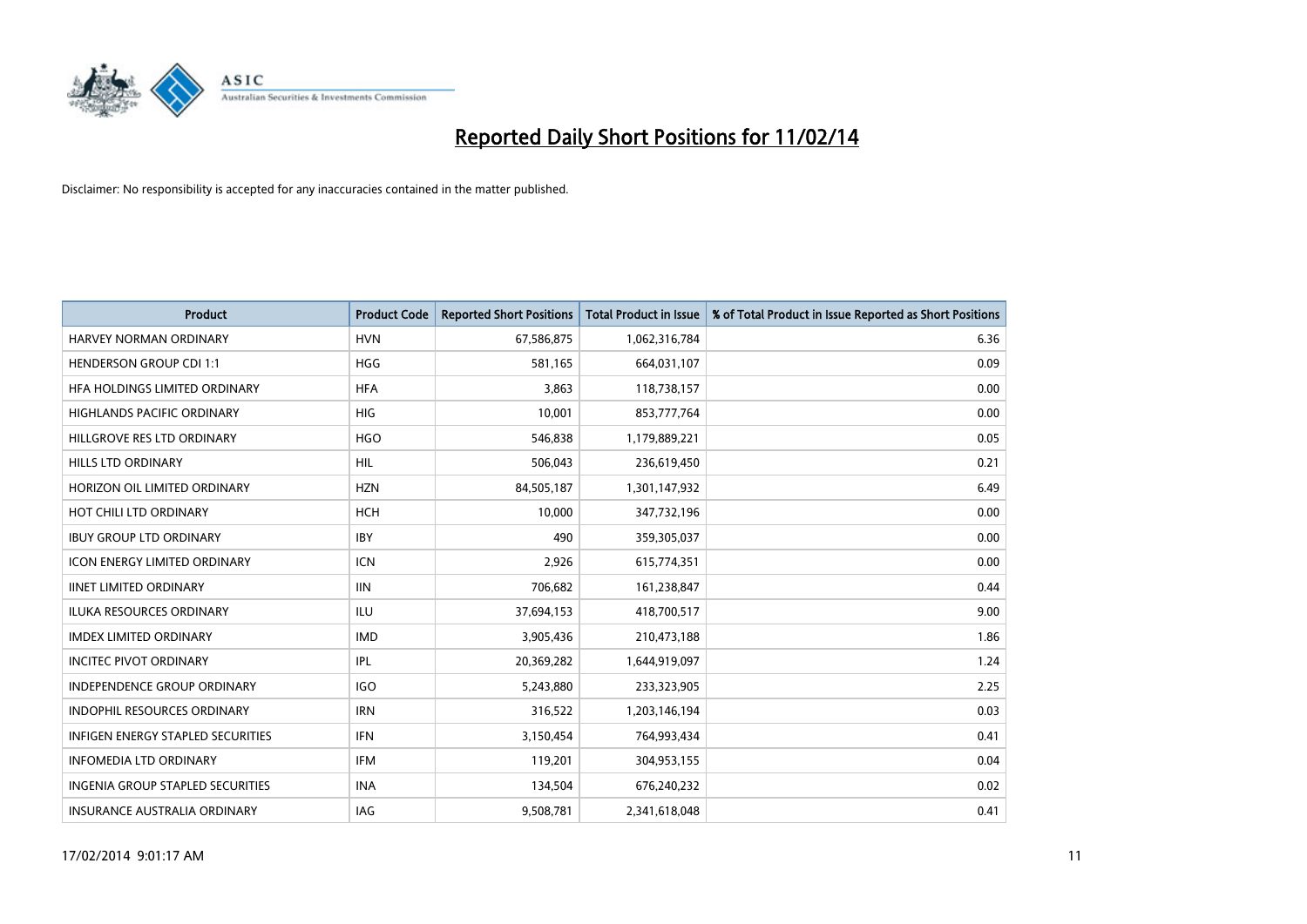

| Product                                       | <b>Product Code</b> | <b>Reported Short Positions</b> | <b>Total Product in Issue</b> | % of Total Product in Issue Reported as Short Positions |
|-----------------------------------------------|---------------------|---------------------------------|-------------------------------|---------------------------------------------------------|
| <b>INTREPID MINES ORDINARY</b>                | <b>IAU</b>          | 17,601,288                      | 556,511,361                   | 3.16                                                    |
| <b>INVESTA OFFICE FUND STAPLED SECURITIES</b> | <b>IOF</b>          | 606,586                         | 614,047,458                   | 0.10                                                    |
| <b>INVOCARE LIMITED ORDINARY</b>              | <b>IVC</b>          | 5,595,181                       | 110,030,298                   | 5.09                                                    |
| <b>IOOF HOLDINGS LTD ORDINARY</b>             | IFL                 | 1,980,620                       | 232,118,034                   | 0.85                                                    |
| <b>IRESS LIMITED ORDINARY</b>                 | <b>IRE</b>          | 780,160                         | 158,585,126                   | 0.49                                                    |
| <b>IRON ORE HOLDINGS ORDINARY</b>             | <b>IOH</b>          | 26,197                          | 161,174,005                   | 0.02                                                    |
| <b>ISELECT LTD ORDINARY</b>                   | <b>ISU</b>          | 283,254                         | 260,889,894                   | 0.11                                                    |
| JAMES HARDIE INDUST CHESS DEPOSITARY INT      | <b>IHX</b>          | 4,969,988                       | 443,540,832                   | 1.12                                                    |
| <b>JB HI-FI LIMITED ORDINARY</b>              | <b>IBH</b>          | 13,324,731                      | 100,261,681                   | 13.29                                                   |
| <b>KAGARA LTD ORDINARY</b>                    | KZL                 | 3,349,855                       | 798,953,117                   | 0.42                                                    |
| KAROON GAS AUSTRALIA ORDINARY                 | <b>KAR</b>          | 6,218,435                       | 255,841,581                   | 2.43                                                    |
| KATHMANDU HOLD LTD ORDINARY                   | <b>KMD</b>          | 524,238                         | 200,473,338                   | 0.26                                                    |
| <b>KBL MINING LIMITED ORDINARY</b>            | <b>KBL</b>          | 1,820                           | 393,535,629                   | 0.00                                                    |
| KINGSGATE CONSOLID, ORDINARY                  | <b>KCN</b>          | 7,366,176                       | 164,154,349                   | 4.49                                                    |
| KINGSROSE MINING LTD ORDINARY                 | <b>KRM</b>          | 540,345                         | 335,753,851                   | 0.16                                                    |
| LEIGHTON HOLDINGS ORDINARY                    | LEI                 | 26,113,404                      | 337,235,188                   | 7.74                                                    |
| LEND LEASE GROUP UNIT/ORD STAPLED             | LLC                 | 6,694,075                       | 576,712,337                   | 1.16                                                    |
| LYCOPODIUM LIMITED ORDINARY                   | <b>LYL</b>          | 1                               | 38,955,103                    | 0.00                                                    |
| LYNAS CORPORATION ORDINARY                    | <b>LYC</b>          | 173,122,829                     | 1,961,160,594                 | 8.83                                                    |
| <b>M2 GRP LTD ORDINARY</b>                    | <b>MTU</b>          | 10,072,519                      | 179,384,685                   | 5.62                                                    |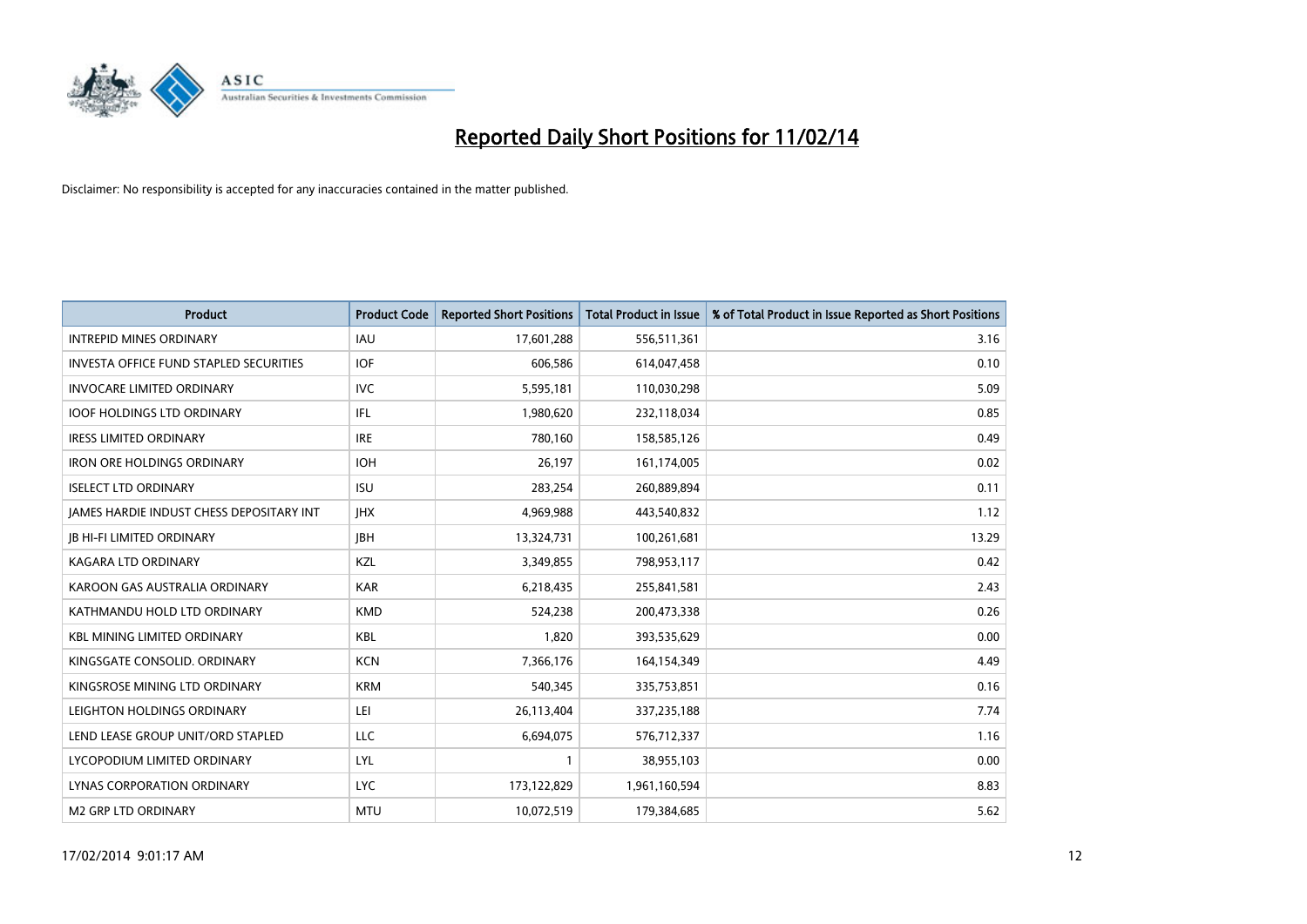

| <b>Product</b>                        | <b>Product Code</b> | <b>Reported Short Positions</b> | <b>Total Product in Issue</b> | % of Total Product in Issue Reported as Short Positions |
|---------------------------------------|---------------------|---------------------------------|-------------------------------|---------------------------------------------------------|
| <b>MACA LIMITED ORDINARY</b>          | <b>MLD</b>          | 88,475                          | 176,476,373                   | 0.05                                                    |
| <b>MACMAHON HOLDINGS ORDINARY</b>     | <b>MAH</b>          | 1,673,860                       | 1,261,699,966                 | 0.13                                                    |
| MACO ATLAS ROADS GRP ORDINARY STAPLED | <b>MOA</b>          | 12,120,287                      | 487,230,540                   | 2.49                                                    |
| MACQUARIE GROUP LTD ORDINARY          | <b>MOG</b>          | 2,137,059                       | 321,064,793                   | 0.67                                                    |
| MAGELLAN FIN GRP LTD ORDINARY         | <b>MFG</b>          | 1,548,492                       | 155,830,849                   | 0.99                                                    |
| <b>MATRIX C &amp; E LTD ORDINARY</b>  | <b>MCE</b>          | 2,829,913                       | 94,555,428                    | 2.99                                                    |
| MAVERICK DRILLING ORDINARY            | <b>MAD</b>          | 7,788,016                       | 468,004,529                   | 1.66                                                    |
| MAXITRANS INDUSTRIES ORDINARY         | <b>MXI</b>          | 388,487                         | 183,993,392                   | 0.21                                                    |
| MAYNE PHARMA LTD ORDINARY             | <b>MYX</b>          | 631,870                         | 563,459,968                   | 0.11                                                    |
| MCALEESE LTD ORDINARY                 | <b>MCS</b>          | 2,454,150                       | 296,577,121                   | 0.83                                                    |
| MCMILLAN SHAKESPEARE ORDINARY         | <b>MMS</b>          | 966,152                         | 74,523,965                    | 1.30                                                    |
| MCPHERSON'S LTD ORDINARY              | <b>MCP</b>          | 23,933                          | 93,994,381                    | 0.03                                                    |
| MEDUSA MINING LTD ORDINARY            | <b>MML</b>          | 6,493,699                       | 207,794,301                   | 3.13                                                    |
| MELBOURNE IT LIMITED ORDINARY         | <b>MLB</b>          | 62,347                          | 83,659,248                    | 0.07                                                    |
| MEO AUSTRALIA LTD ORDINARY            | <b>MEO</b>          | 10,845                          | 627,264,587                   | 0.00                                                    |
| MERIDIAN ENERGY INSTALMENT RECEIPTS   | <b>MEZCA</b>        | 32,097                          | 1,255,413,626                 | 0.00                                                    |
| MERMAID MARINE ORDINARY               | <b>MRM</b>          | 1,904,651                       | 232,652,241                   | 0.82                                                    |
| MESOBLAST LIMITED ORDINARY            | <b>MSB</b>          | 18,919,060                      | 321,210,394                   | 5.89                                                    |
| METCASH LIMITED ORDINARY              | <b>MTS</b>          | 113,345,183                     | 888,338,048                   | 12.76                                                   |
| METMINCO LIMITED ORDINARY             | <b>MNC</b>          | 8,215                           | 1,749,543,023                 | 0.00                                                    |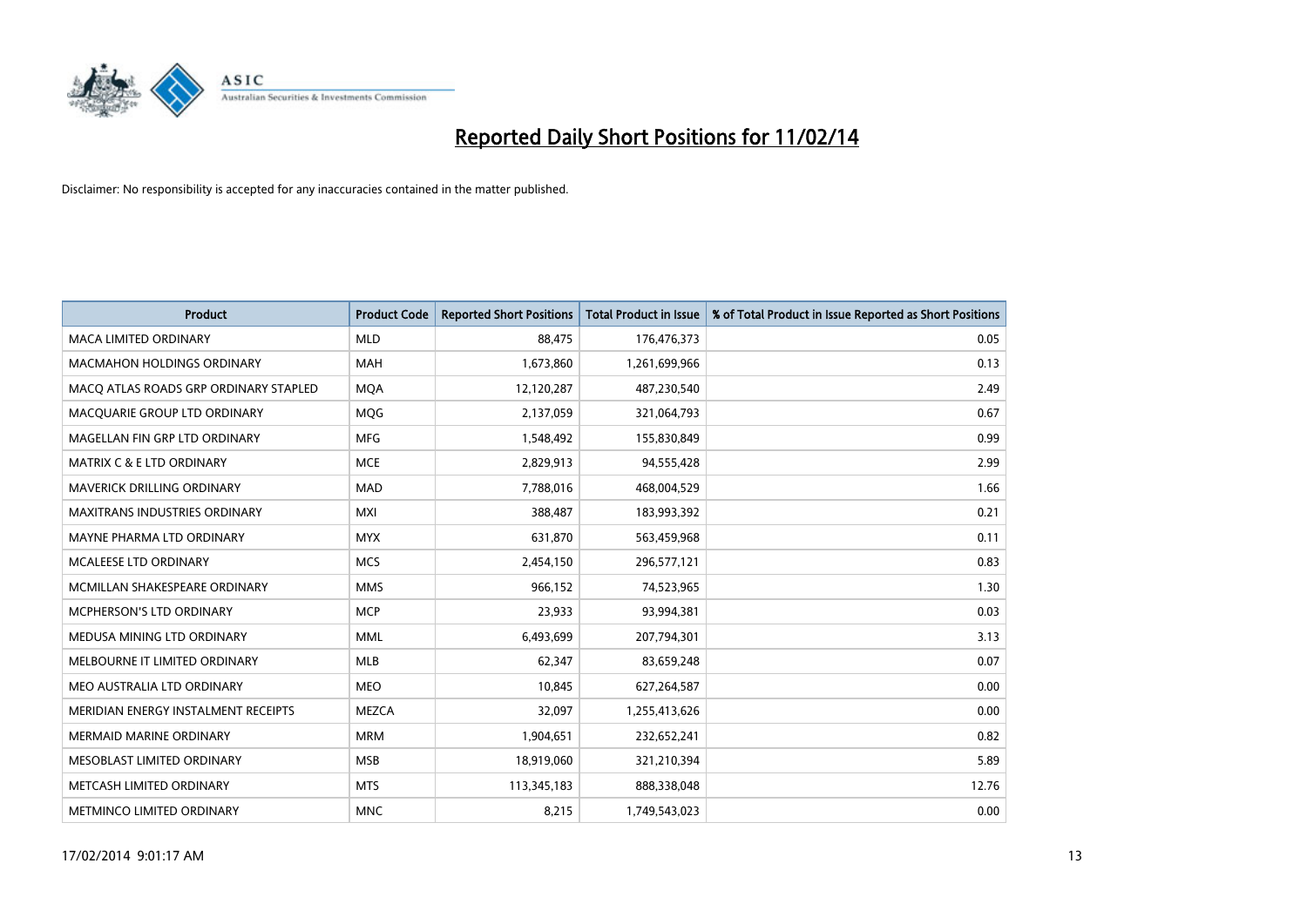

| <b>Product</b>                    | <b>Product Code</b> | <b>Reported Short Positions</b> | <b>Total Product in Issue</b> | % of Total Product in Issue Reported as Short Positions |
|-----------------------------------|---------------------|---------------------------------|-------------------------------|---------------------------------------------------------|
| MIGHTY RIVER POWER ORDINARY       | <b>MYT</b>          | 1,950,626                       | 1,400,012,517                 | 0.14                                                    |
| MINCOR RESOURCES NL ORDINARY      | <b>MCR</b>          | 2,338,206                       | 188,208,274                   | 1.24                                                    |
| MINERAL DEPOSITS ORDINARY         | <b>MDL</b>          | 606,388                         | 103,538,786                   | 0.59                                                    |
| MINERAL RESOURCES. ORDINARY       | <b>MIN</b>          | 4,268,221                       | 186,112,198                   | 2.29                                                    |
| MINT WIRELESS ORDINARY            | <b>MNW</b>          | 998,606                         | 403,872,395                   | 0.25                                                    |
| MIRABELA NICKEL LTD ORDINARY      | <b>MBN</b>          | 18,867,110                      | 876,801,147                   | 2.15                                                    |
| MIRVAC GROUP STAPLED SECURITIES   | <b>MGR</b>          | 3,387,182                       | 3,664,938,678                 | 0.09                                                    |
| MOLOPO ENERGY LTD ORDINARY        | <b>MPO</b>          | 2,147,939                       | 247,133,976                   | 0.87                                                    |
| MONADELPHOUS GROUP ORDINARY       | <b>MND</b>          | 12,734,156                      | 92,308,047                    | 13.80                                                   |
| MORTGAGE CHOICE LTD ORDINARY      | <b>MOC</b>          | 68,936                          | 123,780,387                   | 0.06                                                    |
| <b>MOUNT GIBSON IRON ORDINARY</b> | MGX                 | 6,750,478                       | 1,090,584,232                 | 0.62                                                    |
| MULTIPLEX SITES SITES             | <b>MXUPA</b>        | 1,638                           | 4,500,000                     | 0.04                                                    |
| MURCHISON METALS LTD ORDINARY     | <b>MMX</b>          | 216,291                         | 450,497,346                   | 0.05                                                    |
| MYER HOLDINGS LTD ORDINARY        | <b>MYR</b>          | 76,870,803                      | 585,684,551                   | 13.12                                                   |
| NANOSONICS LIMITED ORDINARY       | <b>NAN</b>          | 218,205                         | 263,125,129                   | 0.08                                                    |
| NATIONAL AUST, BANK ORDINARY      | <b>NAB</b>          | 9,751,290                       | 2,351,444,811                 | 0.41                                                    |
| NATIONAL STORAGE STAPLED          | <b>NSR</b>          | 9,575                           | 244,897,097                   | 0.00                                                    |
| NAVITAS LIMITED ORDINARY          | <b>NVT</b>          | 4,667,324                       | 375,416,910                   | 1.24                                                    |
| NEON ENERGY LIMITED ORDINARY      | <b>NEN</b>          | 960,439                         | 553,037,848                   | 0.17                                                    |
| NEUREN PHARMACEUT. ORDINARY       | <b>NEU</b>          | 10,403                          | 1,518,782,296                 | 0.00                                                    |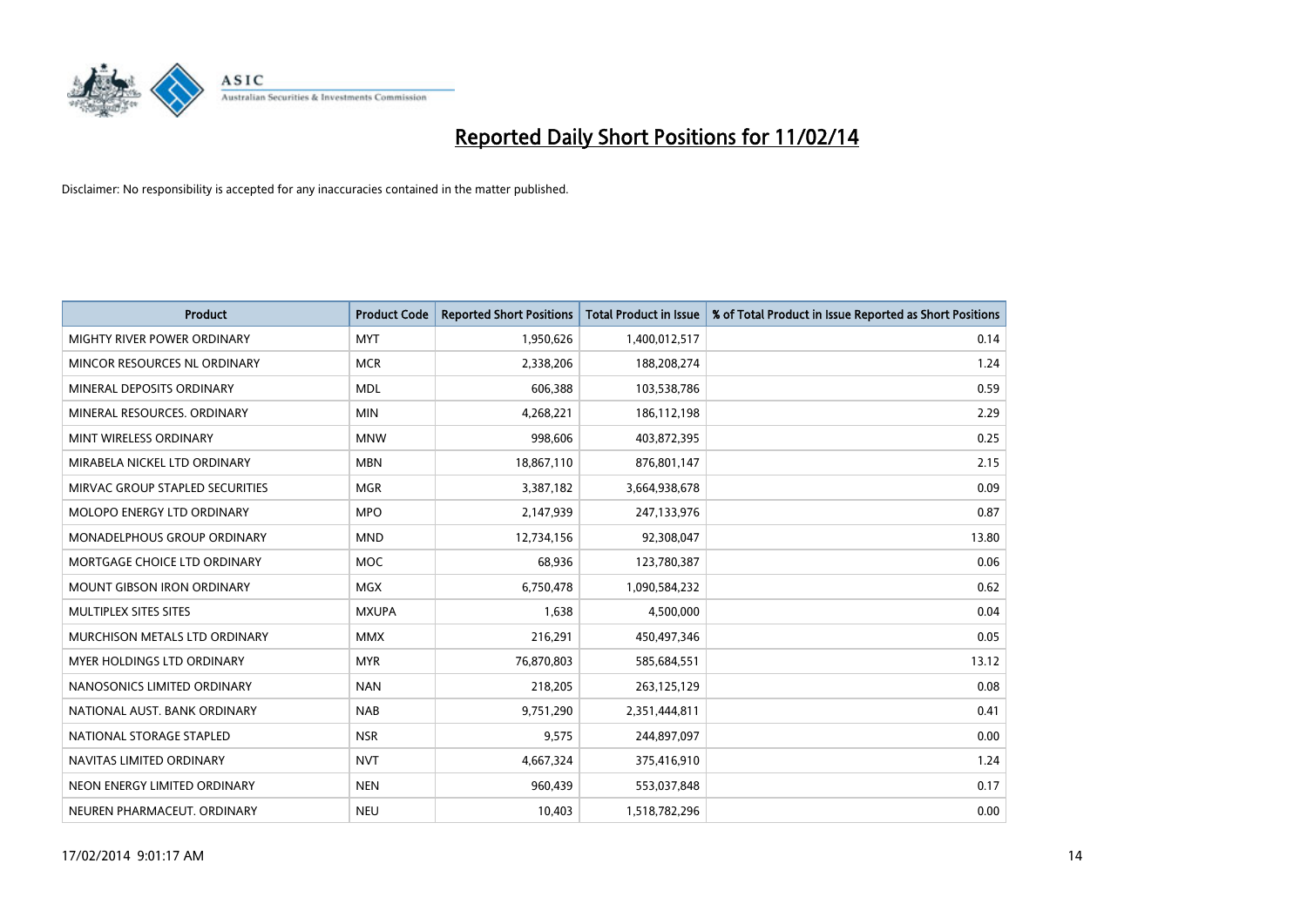

| Product                               | <b>Product Code</b> | <b>Reported Short Positions</b> | <b>Total Product in Issue</b> | % of Total Product in Issue Reported as Short Positions |
|---------------------------------------|---------------------|---------------------------------|-------------------------------|---------------------------------------------------------|
| NEW HOPE CORPORATION ORDINARY         | <b>NHC</b>          | 406,790                         | 830,933,112                   | 0.05                                                    |
| NEWCREST MINING ORDINARY              | <b>NCM</b>          | 13,517,478                      | 766,510,971                   | 1.76                                                    |
| NEWS CORP A NON-VOTING CDI            | <b>NWSLV</b>        | 641,387                         | 3,888,141                     | 16.50                                                   |
| NEWS CORP B VOTING CDI                | <b>NWS</b>          | 3,016,124                       | 18,687,860                    | 16.14                                                   |
| NEWSAT LIMITED ORDINARY               | <b>NWT</b>          | 3,288,270                       | 591,460,931                   | 0.56                                                    |
| NEXTDC LIMITED ORDINARY               | <b>NXT</b>          | 9,076,111                       | 192,904,486                   | 4.70                                                    |
| NEXUS ENERGY LIMITED ORDINARY         | <b>NXS</b>          | 1,441,409                       | 1,330,219,459                 | 0.11                                                    |
| NIB HOLDINGS LIMITED ORDINARY         | <b>NHF</b>          | 3,428,143                       | 439,004,182                   | 0.78                                                    |
| NICK SCALI LIMITED ORDINARY           | <b>NCK</b>          | 1,954                           | 81,000,000                    | 0.00                                                    |
| NIDO PETROLEUM ORDINARY               | <b>NDO</b>          | 47,402                          | 2,048,317,635                 | 0.00                                                    |
| NINE ENTERTAINMENT ORDINARY           | <b>NEC</b>          | 8,072,550                       | 940,295,023                   | 0.86                                                    |
| NOBLE MINERAL RES ORDINARY            | <b>NMG</b>          | 2,365,726                       | 666,397,952                   | 0.36                                                    |
| NORTHERN IRON LTD ORDINARY            | <b>NFE</b>          | 113,495                         | 484,405,314                   | 0.02                                                    |
| NORTHERN STAR ORDINARY                | <b>NST</b>          | 6,565,421                       | 492,732,158                   | 1.33                                                    |
| NOVOGEN LIMITED ORDINARY              | <b>NRT</b>          | 134,125                         | 163,810,997                   | 0.08                                                    |
| NRW HOLDINGS LIMITED ORDINARY         | <b>NWH</b>          | 17,000,218                      | 278,888,011                   | 6.10                                                    |
| NUCOAL RESOURCES LTD ORDINARY         | <b>NCR</b>          | 1                               | 768,612,354                   | 0.00                                                    |
| NUFARM LIMITED ORDINARY               | <b>NUF</b>          | 17,009,757                      | 263,725,895                   | 6.45                                                    |
| OAKTON LIMITED ORDINARY               | <b>OKN</b>          | 782,308                         | 89,968,985                    | 0.87                                                    |
| OCEANAGOLD CORP. CHESS DEPOSITARY INT | OGC                 | 715,855                         | 300,350,129                   | 0.24                                                    |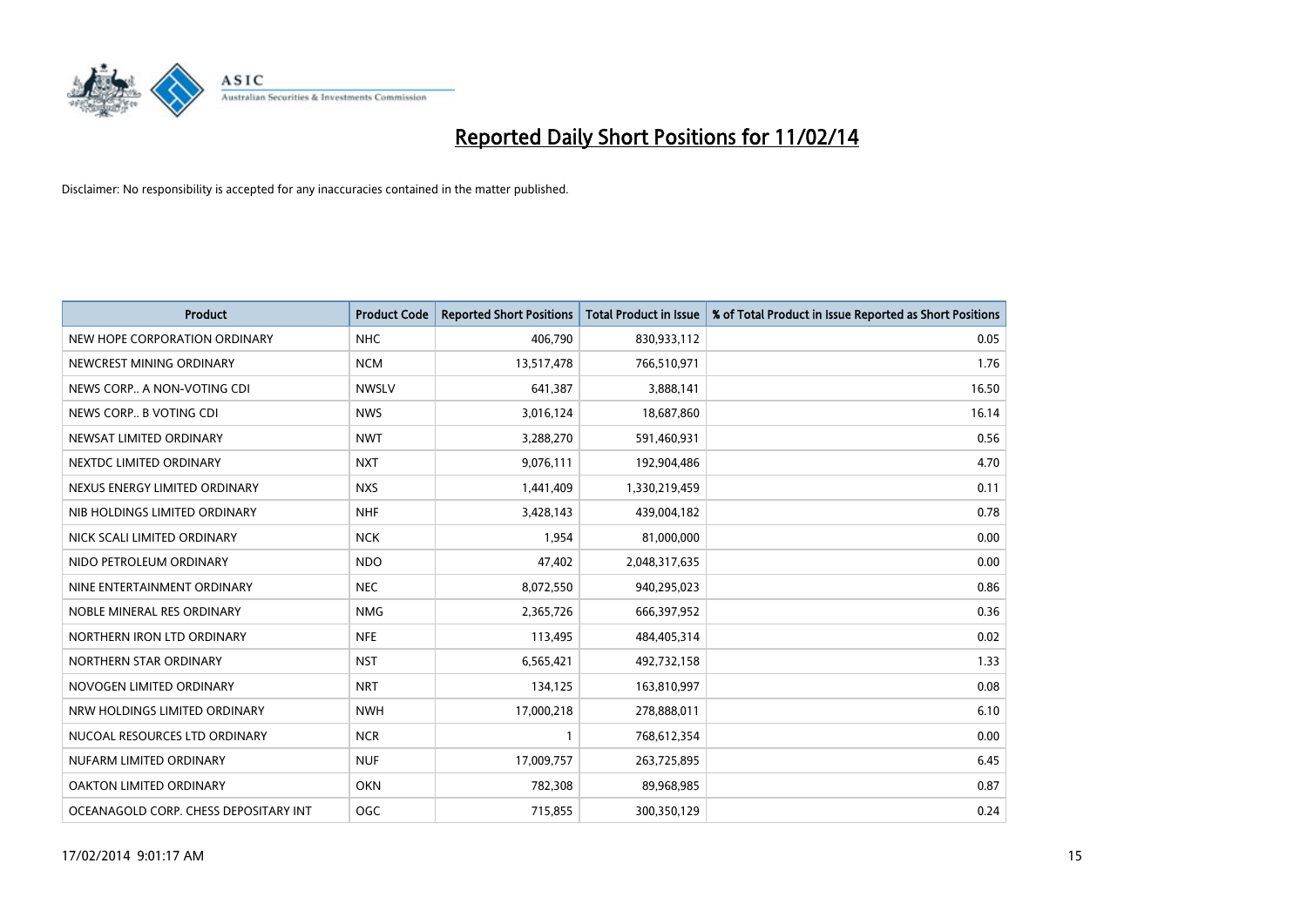

| <b>Product</b>                 | <b>Product Code</b> | <b>Reported Short Positions</b> | <b>Total Product in Issue</b> | % of Total Product in Issue Reported as Short Positions |
|--------------------------------|---------------------|---------------------------------|-------------------------------|---------------------------------------------------------|
| OIL SEARCH LTD ORDINARY        | OSH                 | 12,509,433                      | 1,343,361,150                 | 0.93                                                    |
| OM HOLDINGS LIMITED ORDINARY   | OMH                 | 2,264,381                       | 733,423,337                   | 0.31                                                    |
| ORICA LIMITED ORDINARY         | ORI                 | 8,978,577                       | 370,255,009                   | 2.42                                                    |
| ORIGIN ENERGY ORDINARY         | <b>ORG</b>          | 9,163,720                       | 1,101,228,973                 | 0.83                                                    |
| OROCOBRE LIMITED ORDINARY      | <b>ORE</b>          | 990,951                         | 132,041,911                   | 0.75                                                    |
| ORORA LIMITED ORDINARY         | <b>ORA</b>          | 668,943                         | 1,206,684,923                 | 0.06                                                    |
| OROTONGROUP LIMITED ORDINARY   | ORL                 | 209,908                         | 40,880,902                    | 0.51                                                    |
| OZ MINERALS ORDINARY           | OZL                 | 11,839,810                      | 303,470,022                   | 3.90                                                    |
| OZFOREX GROUP LTD ORDINARY     | <b>OFX</b>          | 2,189,597                       | 240,000,000                   | 0.91                                                    |
| <b>PACIFIC BRANDS ORDINARY</b> | <b>PBG</b>          | 13,516,752                      | 912,915,695                   | 1.48                                                    |
| PACT GROUP HLDGS LTD ORDINARY  | PGH                 | 1,350,000                       | 294,097,961                   | 0.46                                                    |
| PALADIN ENERGY LTD ORDINARY    | <b>PDN</b>          | 88,663,056                      | 964,241,634                   | 9.20                                                    |
| PANAUST LIMITED ORDINARY       | <b>PNA</b>          | 6,494,697                       | 620,724,651                   | 1.05                                                    |
| PANORAMIC RESOURCES ORDINARY   | PAN                 | 215,710                         | 322,275,824                   | 0.07                                                    |
| PANTERRA GOLD LTD ORDINARY     | PGI                 | $\mathbf{1}$                    | 772,781,012                   | 0.00                                                    |
| PAPERLINX LIMITED ORDINARY     | <b>PPX</b>          | 48,326                          | 609,280,761                   | 0.01                                                    |
| PAPILLON RES LTD ORDINARY      | PIR                 | 9,707,268                       | 340,244,210                   | 2.85                                                    |
| PATTIES FOODS LTD ORDINARY     | <b>PFL</b>          | 10,000                          | 139,144,338                   | 0.01                                                    |
| PEET LIMITED ORDINARY          | <b>PPC</b>          | 438,579                         | 433,389,348                   | 0.10                                                    |
| PENINSULA ENERGY LTD ORDINARY  | <b>PEN</b>          | 1                               | 3,252,530,235                 | 0.00                                                    |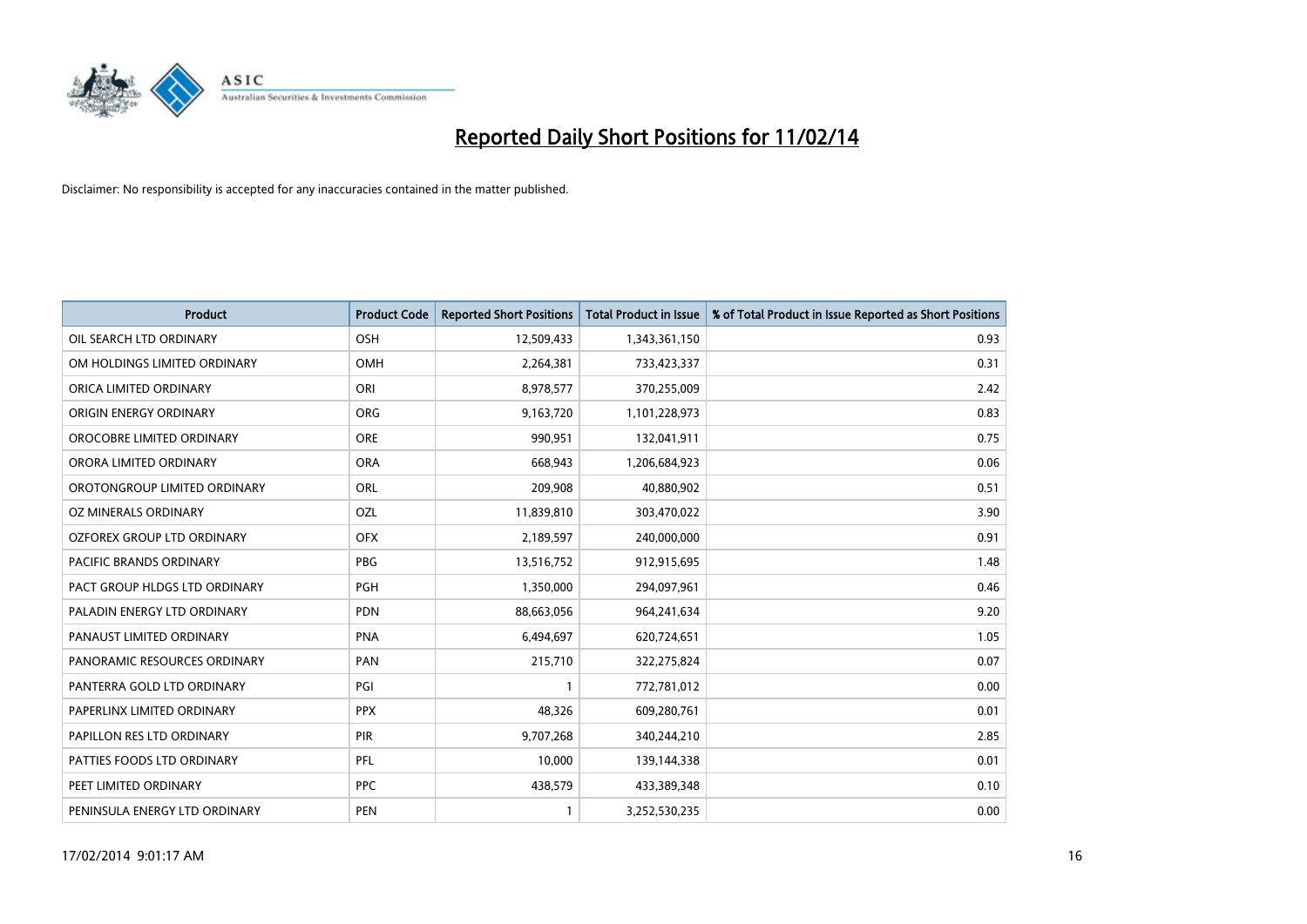

| <b>Product</b>                    | <b>Product Code</b> | <b>Reported Short Positions</b> | <b>Total Product in Issue</b> | % of Total Product in Issue Reported as Short Positions |
|-----------------------------------|---------------------|---------------------------------|-------------------------------|---------------------------------------------------------|
| PERPETUAL LIMITED ORDINARY        | PPT                 | 2,303,349                       | 46,529,270                    | 4.95                                                    |
| PERSEUS MINING LTD ORDINARY       | <b>PRU</b>          | 6,185,332                       | 457,962,088                   | 1.35                                                    |
| PHARMAXIS LTD ORDINARY            | <b>PXS</b>          | 874,245                         | 309,046,349                   | 0.28                                                    |
| PHOSPHAGENICS LTD. ORDINARY       | <b>POH</b>          | 50,000                          | 1,020,465,957                 | 0.00                                                    |
| PLATINUM ASSET ORDINARY           | <b>PTM</b>          | 287,114                         | 578,685,695                   | 0.05                                                    |
| PLATINUM AUSTRALIA ORDINARY       | <b>PLA</b>          | 836,027                         | 504,968,043                   | 0.17                                                    |
| PMP LIMITED ORDINARY              | <b>PMP</b>          | 1,586,132                       | 323,781,124                   | 0.49                                                    |
| PRANA BIOTECHNOLOGY ORDINARY      | <b>PBT</b>          | 1,010,538                       | 418,681,096                   | 0.24                                                    |
| PREMIER INVESTMENTS ORDINARY      | <b>PMV</b>          | 329,874                         | 155,314,874                   | 0.21                                                    |
| PRIMA BIOMED LTD ORDINARY         | <b>PRR</b>          | 2,667,229                       | 1,228,709,341                 | 0.22                                                    |
| PRIMARY HEALTH CARE ORDINARY      | <b>PRY</b>          | 17,047,106                      | 504,956,647                   | 3.38                                                    |
| PRIME MEDIA GRP LTD ORDINARY      | <b>PRT</b>          | 1,441,718                       | 366,330,303                   | 0.39                                                    |
| PROGRAMMED ORDINARY               | <b>PRG</b>          | 49,231                          | 118,229,190                   | 0.04                                                    |
| <b>QANTAS AIRWAYS ORDINARY</b>    | QAN                 | 72,280,261                      | 2,196,330,250                 | 3.29                                                    |
| OBE INSURANCE GROUP ORDINARY      | <b>OBE</b>          | 18,953,877                      | 1,248,704,599                 | 1.52                                                    |
| QRXPHARMA LTD ORDINARY            | <b>QRX</b>          | 66,492                          | 164,115,969                   | 0.04                                                    |
| <b>QUBE HOLDINGS LTD ORDINARY</b> | <b>QUB</b>          | 14,743,075                      | 931,433,499                   | 1.58                                                    |
| RAMELIUS RESOURCES ORDINARY       | <b>RMS</b>          | 169,047                         | 365,380,380                   | 0.05                                                    |
| RAMSAY HEALTH CARE ORDINARY       | <b>RHC</b>          | 2,484,903                       | 202,081,252                   | 1.23                                                    |
| <b>RCR TOMLINSON ORDINARY</b>     | <b>RCR</b>          | 234,196                         | 136,696,590                   | 0.17                                                    |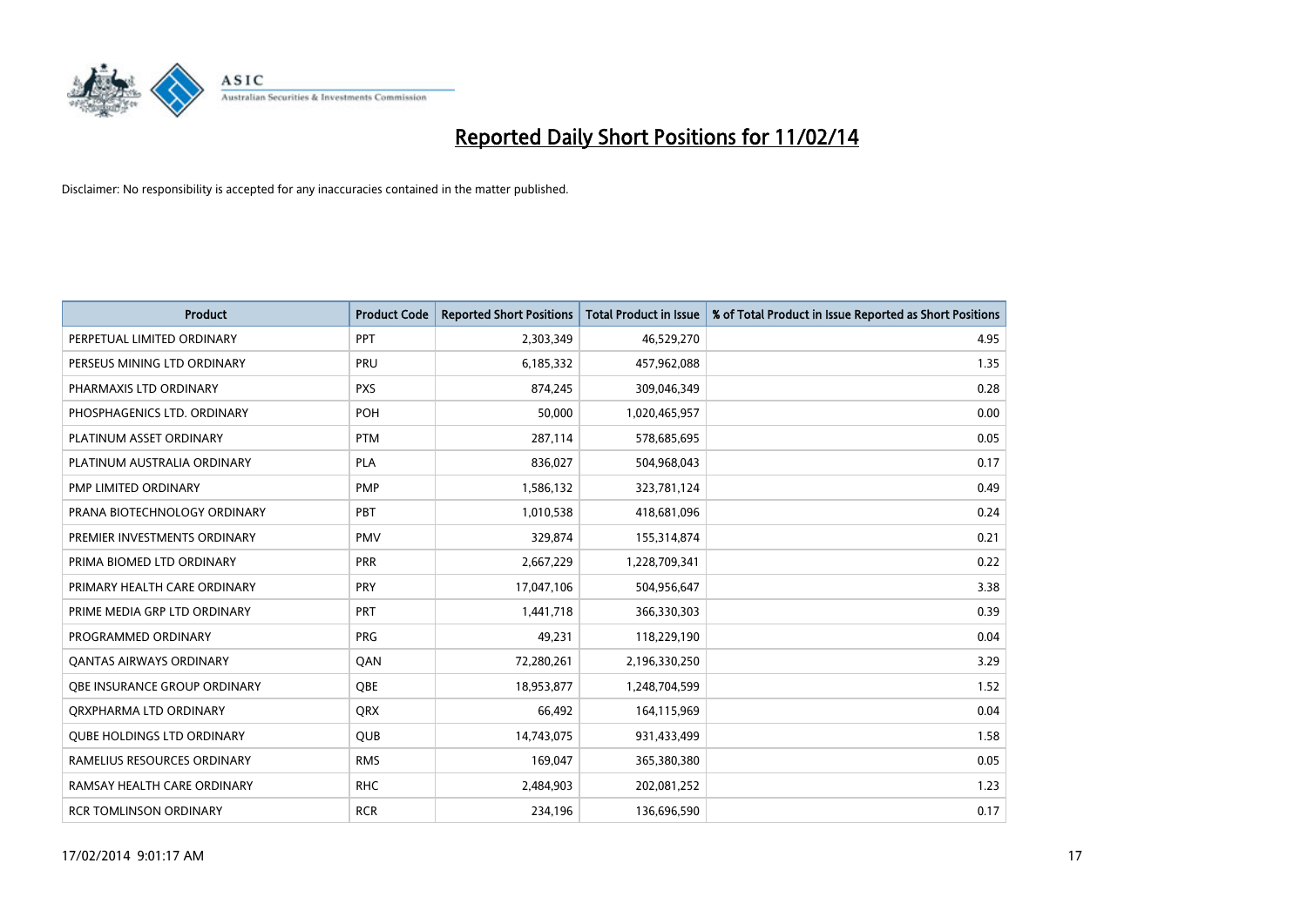

| <b>Product</b>                    | <b>Product Code</b> | <b>Reported Short Positions</b> | <b>Total Product in Issue</b> | % of Total Product in Issue Reported as Short Positions |
|-----------------------------------|---------------------|---------------------------------|-------------------------------|---------------------------------------------------------|
| <b>REA GROUP ORDINARY</b>         | <b>REA</b>          | 864,394                         | 131,714,699                   | 0.66                                                    |
| RECALL HOLDINGS LTD ORDINARY      | <b>REC</b>          | 898,920                         | 312,836,448                   | 0.29                                                    |
| <b>RECKON LIMITED ORDINARY</b>    | <b>RKN</b>          | 121,086                         | 126,913,066                   | 0.10                                                    |
| RED 5 LIMITED ORDINARY            | <b>RED</b>          | 162,100                         | 759,451,008                   | 0.02                                                    |
| <b>RED FORK ENERGY ORDINARY</b>   | <b>RFE</b>          | 3,871,172                       | 501,051,719                   | 0.77                                                    |
| REDBANK ENERGY LTD ORDINARY       | <b>AEJ</b>          | 13                              | 786,287                       | 0.00                                                    |
| REECE AUSTRALIA LTD. ORDINARY     | <b>REH</b>          | 439                             | 99,600,000                    | 0.00                                                    |
| REED RESOURCES LTD ORDINARY       | <b>RDR</b>          | 250,000                         | 523,453,895                   | 0.05                                                    |
| <b>REGIS RESOURCES ORDINARY</b>   | <b>RRL</b>          | 12,901,794                      | 498,016,225                   | 2.59                                                    |
| RESMED INC CDI 10:1               | <b>RMD</b>          | 30,738,526                      | 1,415,926,590                 | 2.17                                                    |
| RESOLUTE MINING ORDINARY          | <b>RSG</b>          | 8,384,998                       | 641,189,223                   | 1.31                                                    |
| RESOURCE EQUIP LTD ORDINARY       | <b>RQL</b>          | 50,000                          | 251,131,629                   | 0.02                                                    |
| RESOURCE GENERATION ORDINARY      | <b>RES</b>          | 224,300                         | 581,380,338                   | 0.04                                                    |
| <b>RETAIL FOOD GROUP ORDINARY</b> | <b>RFG</b>          | 3,311,254                       | 144,049,390                   | 2.30                                                    |
| REX MINERALS LIMITED ORDINARY     | <b>RXM</b>          | 1,679,833                       | 188,907,284                   | 0.89                                                    |
| RIDLEY CORPORATION ORDINARY       | <b>RIC</b>          | 116,739                         | 307,817,071                   | 0.04                                                    |
| RIO TINTO LIMITED ORDINARY        | <b>RIO</b>          | 4,363,537                       | 435,758,720                   | 1.00                                                    |
| ROBUST RESOURCES ORDINARY         | <b>ROL</b>          | 4,000                           | 102,830,646                   | 0.00                                                    |
| ROC OIL COMPANY ORDINARY          | <b>ROC</b>          | 847,994                         | 686,461,740                   | 0.12                                                    |
| ROYAL WOLF HOLDINGS ORDINARY      | <b>RWH</b>          | 192,532                         | 100,387,052                   | 0.19                                                    |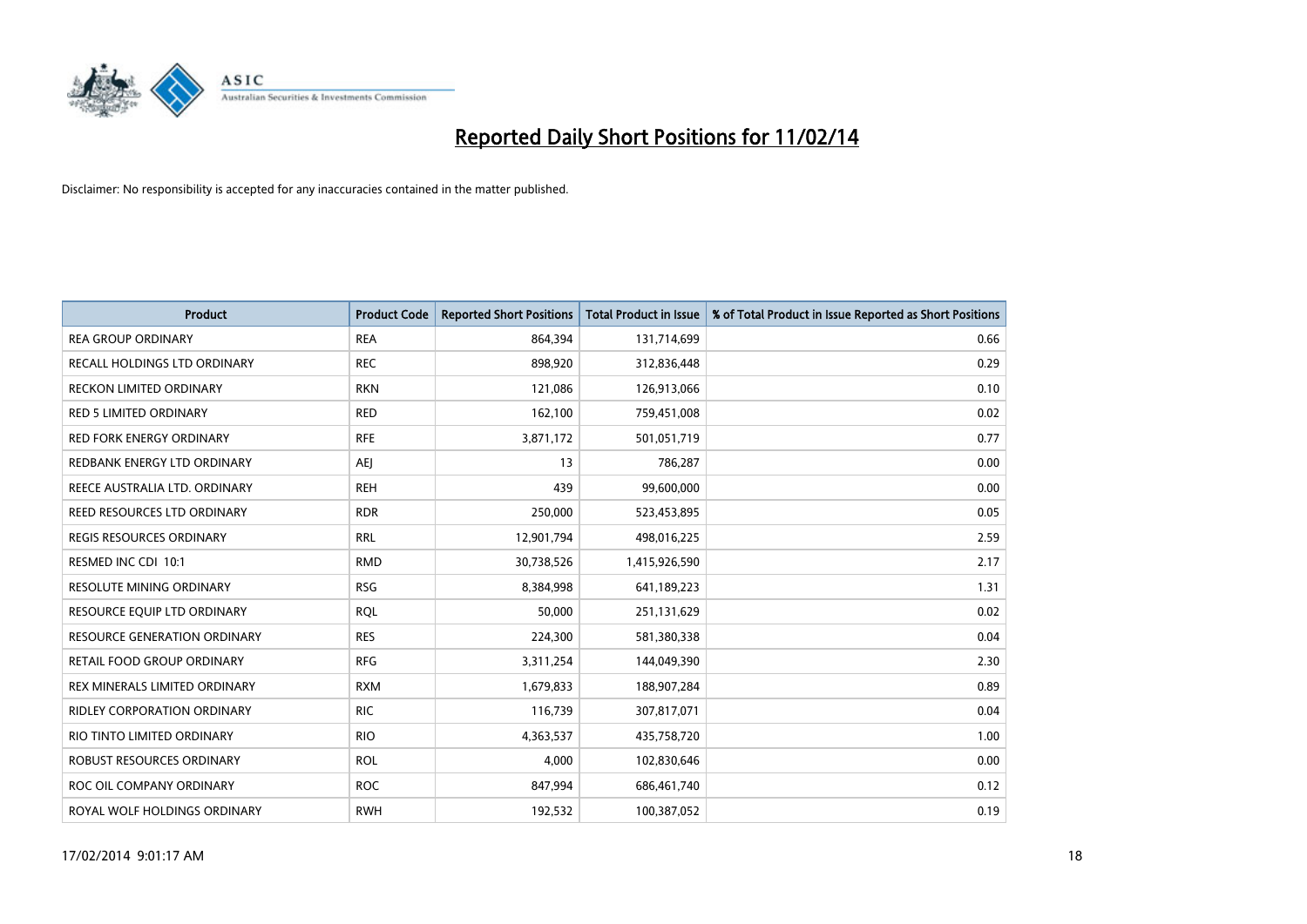

| <b>Product</b>                        | <b>Product Code</b> | <b>Reported Short Positions</b> | <b>Total Product in Issue</b> | % of Total Product in Issue Reported as Short Positions |
|---------------------------------------|---------------------|---------------------------------|-------------------------------|---------------------------------------------------------|
| <b>RURALCO HOLDINGS ORDINARY</b>      | <b>RHL</b>          | 1,000                           | 62,711,592                    | 0.00                                                    |
| SAI GLOBAL LIMITED ORDINARY           | SAI                 | 8,552,024                       | 210,751,657                   | 4.06                                                    |
| SALMAT LIMITED ORDINARY               | <b>SLM</b>          | 998                             | 159,812,799                   | 0.00                                                    |
| SAMSON OIL & GAS LTD ORDINARY         | SSN                 | 8,796,000                       | 2,547,627,193                 | 0.35                                                    |
| SANDFIRE RESOURCES ORDINARY           | <b>SFR</b>          | 1,575,368                       | 155,640,968                   | 1.01                                                    |
| SANTOS LTD ORDINARY                   | <b>STO</b>          | 4,180,810                       | 970,266,264                   | 0.43                                                    |
| SARACEN MINERAL ORDINARY              | <b>SAR</b>          | 1,059,716                       | 595,263,186                   | 0.18                                                    |
| SCA PROPERTY GROUP STAPLED SECURITIES | <b>SCP</b>          | 40,473,679                      | 648,628,320                   | 6.24                                                    |
| SEDGMAN LIMITED ORDINARY              | <b>SDM</b>          | 85,498                          | 223,224,636                   | 0.04                                                    |
| SEEK LIMITED ORDINARY                 | <b>SEK</b>          | 10,758,660                      | 339,167,526                   | 3.17                                                    |
| SELECT HARVESTS ORDINARY              | SHV                 | 46,675                          | 57,815,720                    | 0.08                                                    |
| SENEX ENERGY LIMITED ORDINARY         | <b>SXY</b>          | 8,809,160                       | 1,145,008,917                 | 0.77                                                    |
| SERVCORP LIMITED ORDINARY             | SRV                 | 18,384                          | 98,432,275                    | 0.02                                                    |
| SERVICE STREAM ORDINARY               | SSM                 | 30                              | 284,443,570                   | 0.00                                                    |
| SEVEN GROUP HOLDINGS ORDINARY         | <b>SVW</b>          | 3,672,477                       | 308,160,281                   | 1.19                                                    |
| SEVEN WEST MEDIA LTD ORDINARY         | SWM                 | 7,185,351                       | 999,160,872                   | 0.72                                                    |
| SIGMA PHARMACEUTICAL ORDINARY         | <b>SIP</b>          | 11,604,302                      | 1,125,275,419                 | 1.03                                                    |
| SILEX SYSTEMS ORDINARY                | <b>SLX</b>          | 2,950,540                       | 170,367,734                   | 1.73                                                    |
| SILVER CHEF LIMITED ORDINARY          | <b>SIV</b>          | 65,046                          | 29,333,629                    | 0.22                                                    |
| SILVER LAKE RESOURCE ORDINARY         | <b>SLR</b>          | 23,350,158                      | 437,594,758                   | 5.34                                                    |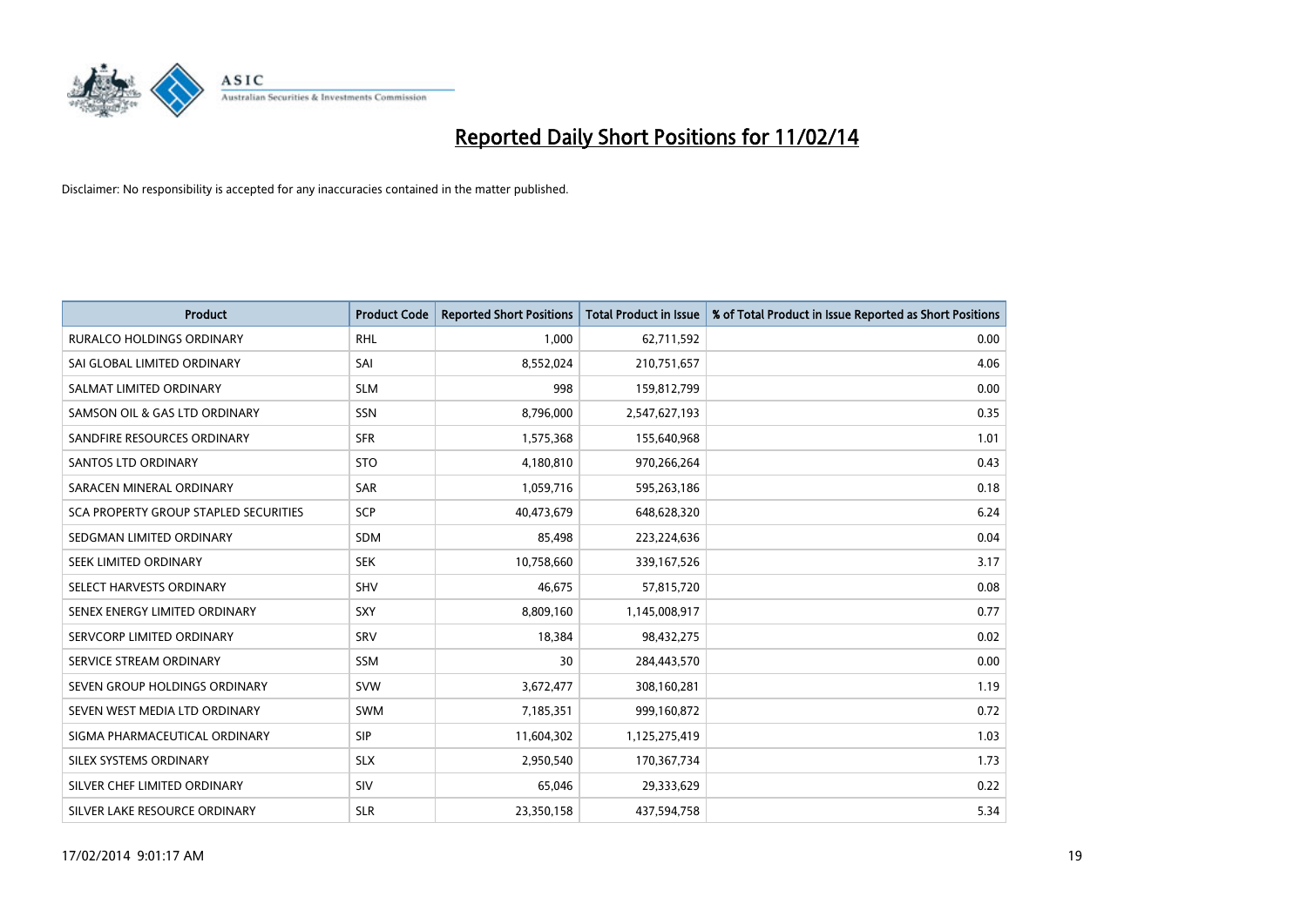

| <b>Product</b>                           | <b>Product Code</b> | <b>Reported Short Positions</b> | <b>Total Product in Issue</b> | % of Total Product in Issue Reported as Short Positions |
|------------------------------------------|---------------------|---------------------------------|-------------------------------|---------------------------------------------------------|
| SIMS METAL MGMT LTD ORDINARY             | SGM                 | 12,824,894                      | 204,439,083                   | 6.27                                                    |
| SINGAPORE TELECOMM. CHESS DEPOSITARY INT | SGT                 | 9,461,545                       | 152,192,407                   | 6.22                                                    |
| SIRIUS RESOURCES NL ORDINARY             | <b>SIR</b>          | 11,264,412                      | 261,930,167                   | 4.30                                                    |
| SIRTEX MEDICAL ORDINARY                  | <b>SRX</b>          | 98,939                          | 56,108,439                    | 0.18                                                    |
| SKILLED GROUP LTD ORDINARY               | <b>SKE</b>          | 1,882,339                       | 233,871,364                   | 0.80                                                    |
| <b>SKY NETWORK ORDINARY</b>              | <b>SKT</b>          | 167,999                         | 389,139,785                   | 0.04                                                    |
| SKYCITY ENT GRP LTD ORDINARY             | <b>SKC</b>          | 731,940                         | 580,016,676                   | 0.13                                                    |
| <b>SLATER &amp; GORDON ORDINARY</b>      | SGH                 | 802,546                         | 202,481,656                   | 0.40                                                    |
| SMS MANAGEMENT. ORDINARY                 | <b>SMX</b>          | 3,231,378                       | 70,099,763                    | 4.61                                                    |
| SONIC HEALTHCARE ORDINARY                | <b>SHL</b>          | 4,619,949                       | 400,746,556                   | 1.15                                                    |
| SOUL PATTINSON (W.H) ORDINARY            | <b>SOL</b>          | 67,382                          | 239,395,320                   | 0.03                                                    |
| SOUTH BOULDER MINES ORDINARY             | <b>STB</b>          | $\mathbf{1}$                    | 128,327,826                   | 0.00                                                    |
| SP AUSNET STAPLED SECURITIES             | <b>SPN</b>          | 75,338,500                      | 3,386,607,080                 | 2.22                                                    |
| SPARK INFRASTRUCTURE STAPLED NOTE & UNIT | SKI                 | 59,963,586                      | 1,326,734,264                 | 4.52                                                    |
| SPDR 200 FUND ETF UNITS                  | <b>STW</b>          | 23,216                          | 45,626,368                    | 0.05                                                    |
| SPDR 200 RESOURCES ETF UNITS             | <b>OZR</b>          | 65,000                          | 1,601,962                     | 4.06                                                    |
| SPDR SMALL ORDS ETF UNITS                | SSO                 | 178,018                         | 801,304                       | 22.22                                                   |
| SPECIALTY FASHION ORDINARY               | <b>SFH</b>          | 65,524                          | 192,236,121                   | 0.03                                                    |
| ST BARBARA LIMITED ORDINARY              | <b>SBM</b>          | 15,015,144                      | 488,074,077                   | 3.08                                                    |
| STARPHARMA HOLDINGS ORDINARY             | SPL                 | 14.349.464                      | 284,654,680                   | 5.04                                                    |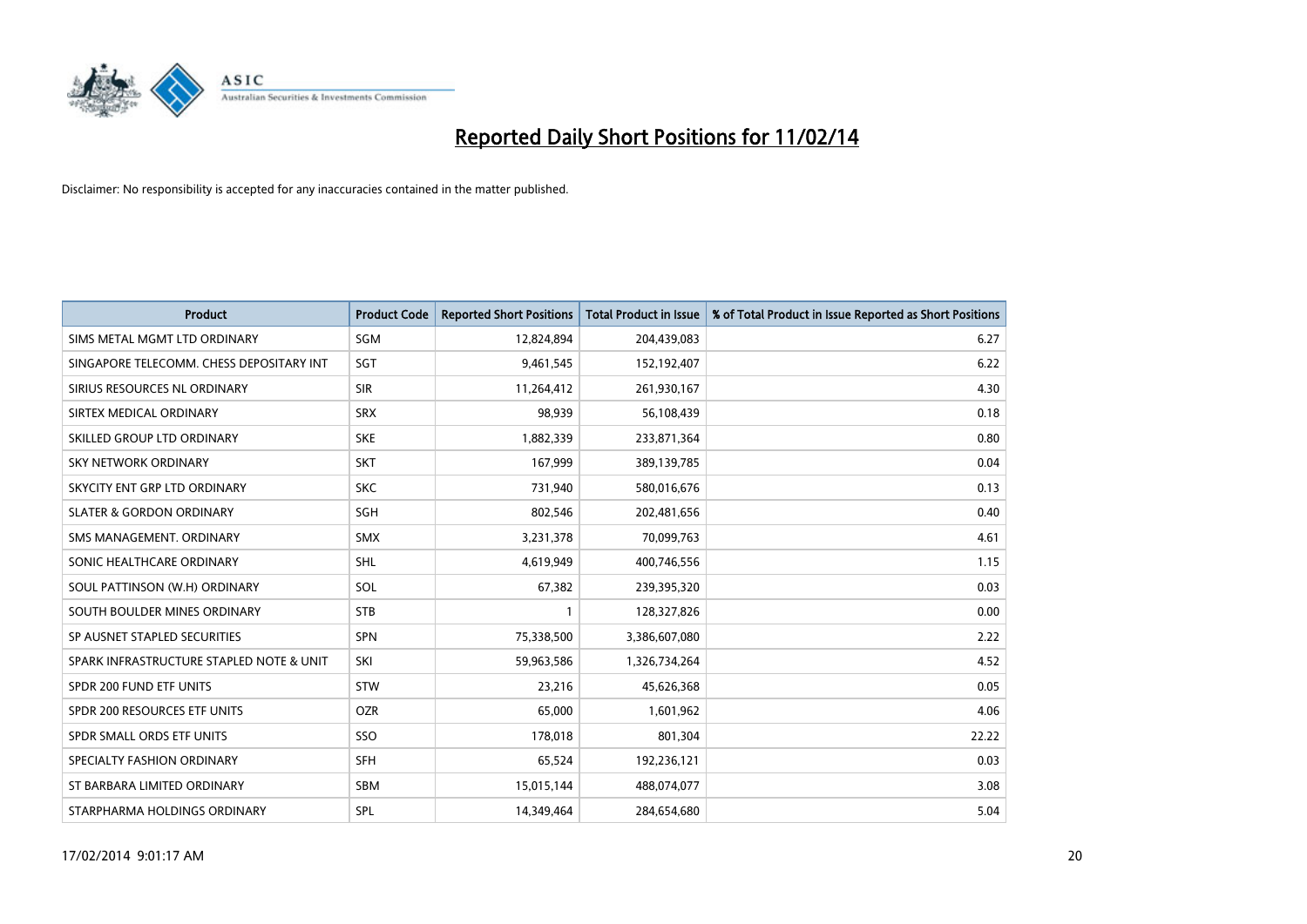

| <b>Product</b>                       | <b>Product Code</b> | <b>Reported Short Positions</b> | <b>Total Product in Issue</b> | % of Total Product in Issue Reported as Short Positions |
|--------------------------------------|---------------------|---------------------------------|-------------------------------|---------------------------------------------------------|
| STEADFAST GROUP LTD ORDINARY         | <b>SDF</b>          | 1,510,821                       | 500,971,408                   | 0.30                                                    |
| STHN CROSS MEDIA ORDINARY            | <b>SXL</b>          | 3,663,438                       | 705,099,800                   | 0.52                                                    |
| STOCKLAND UNITS/ORD STAPLED          | SGP                 | 13,549,825                      | 2,305,750,747                 | 0.59                                                    |
| STRAITS RES LTD. ORDINARY            | <b>SRQ</b>          | 56,522                          | 1,217,730,293                 | 0.00                                                    |
| STRIKE ENERGY LTD ORDINARY           | <b>STX</b>          | 5,000                           | 706,519,664                   | 0.00                                                    |
| STW COMMUNICATIONS ORDINARY          | SGN                 | 822,780                         | 403,828,512                   | 0.20                                                    |
| SUNCORP GROUP LTD ORDINARY           | <b>SUN</b>          | 3,008,565                       | 1,286,600,980                 | 0.23                                                    |
| SUNDANCE ENERGY ORDINARY             | <b>SEA</b>          | 451,464                         | 463,173,668                   | 0.10                                                    |
| SUNDANCE RESOURCES ORDINARY          | SDL                 | 52,916,853                      | 3,079,369,367                 | 1.72                                                    |
| SUNLAND GROUP LTD ORDINARY           | <b>SDG</b>          | 19,971                          | 181,710,087                   | 0.01                                                    |
| SUPER RET REP LTD ORDINARY           | SUL                 | 3,903,403                       | 196,731,620                   | 1.98                                                    |
| SYD AIRPORT STAPLED US PROHIBIT.     | <b>SYD</b>          | 27,071,075                      | 2,194,322,759                 | 1.23                                                    |
| SYRAH RESOURCES ORDINARY             | <b>SYR</b>          | 3,601,759                       | 162,385,614                   | 2.22                                                    |
| <b>TABCORP HOLDINGS LTD ORDINARY</b> | <b>TAH</b>          | 22,331,840                      | 754,274,706                   | 2.96                                                    |
| TANAMI GOLD NL ORDINARY              | <b>TAM</b>          | 100,000                         | 1,175,097,046                 | 0.01                                                    |
| TAP OIL LIMITED ORDINARY             | <b>TAP</b>          | 166,930                         | 242,237,221                   | 0.07                                                    |
| TASSAL GROUP LIMITED ORDINARY        | <b>TGR</b>          | 39,400                          | 146,507,029                   | 0.03                                                    |
| <b>TATTS GROUP LTD ORDINARY</b>      | <b>TTS</b>          | 8,241,642                       | 1,417,117,821                 | 0.58                                                    |
| <b>TECHNOLOGY ONE ORDINARY</b>       | <b>TNE</b>          | 5,055                           | 307,751,455                   | 0.00                                                    |
| TELECOM CORPORATION ORDINARY         | <b>TEL</b>          | 12,775,324                      | 1,824,150,788                 | 0.70                                                    |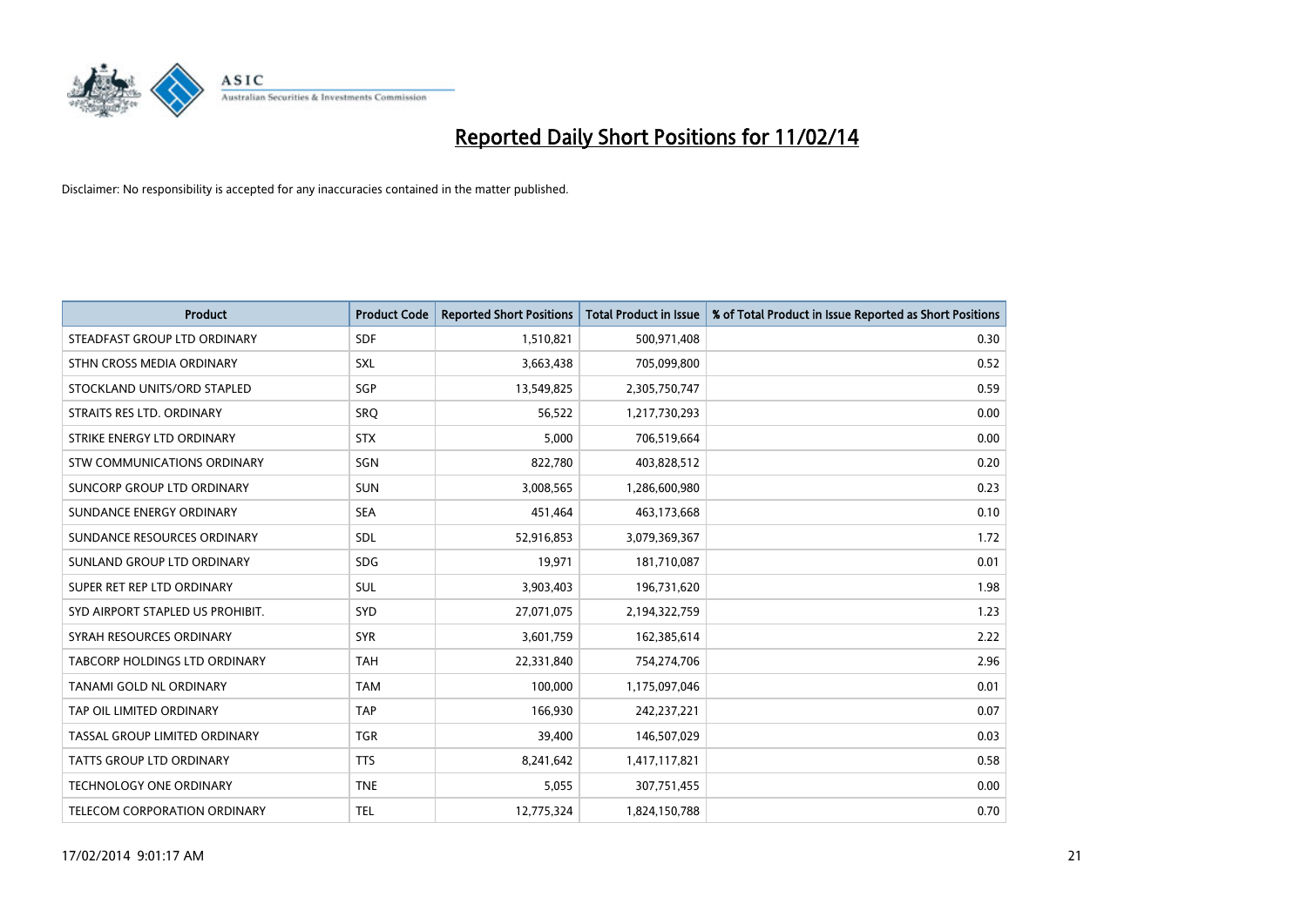

| Product                               | <b>Product Code</b> | <b>Reported Short Positions</b> | <b>Total Product in Issue</b> | % of Total Product in Issue Reported as Short Positions |
|---------------------------------------|---------------------|---------------------------------|-------------------------------|---------------------------------------------------------|
| TELSTRA CORPORATION, ORDINARY         | <b>TLS</b>          | 40,661,659                      | 12,443,074,357                | 0.33                                                    |
| TEN NETWORK HOLDINGS ORDINARY         | <b>TEN</b>          | 153,133,129                     | 2,629,185,201                 | 5.82                                                    |
| TERANGA GOLD CORP CDI 1:1             | <b>TGZ</b>          | 73,910                          | 109,048,271                   | 0.07                                                    |
| THE REJECT SHOP ORDINARY              | <b>TRS</b>          | 1,668,677                       | 28,826,248                    | 5.79                                                    |
| THORN GROUP LIMITED ORDINARY          | <b>TGA</b>          | 299,880                         | 149,494,813                   | 0.20                                                    |
| TIGER RESOURCES ORDINARY              | <b>TGS</b>          | 869,891                         | 802,710,269                   | 0.11                                                    |
| TITAN ENERGY SERVICE ORDINARY         | <b>TTN</b>          | 55,762                          | 48,866,894                    | 0.11                                                    |
| TOLL HOLDINGS LTD ORDINARY            | <b>TOL</b>          | 31,573,086                      | 717,133,875                   | 4.40                                                    |
| TOX FREE SOLUTIONS ORDINARY           | <b>TOX</b>          | 1,954,303                       | 133,242,359                   | 1.47                                                    |
| TPG TELECOM LIMITED ORDINARY          | <b>TPM</b>          | 1,430,030                       | 793,808,141                   | 0.18                                                    |
| TRADE ME GROUP ORDINARY               | <b>TME</b>          | 663,883                         | 396,548,005                   | 0.17                                                    |
| TRANSFIELD SERVICES ORDINARY          | <b>TSE</b>          | 30,779,178                      | 512,457,716                   | 6.01                                                    |
| TRANSPACIFIC INDUST, ORDINARY         | <b>TPI</b>          | 22,526,873                      | 1,578,786,704                 | 1.43                                                    |
| TRANSURBAN GROUP TRIPLE STAPLED SEC.  | <b>TCL</b>          | 3,981,324                       | 1,486,013,648                 | 0.27                                                    |
| <b>TREASURY GROUP ORDINARY</b>        | <b>TRG</b>          | 18,019                          | 23,070,755                    | 0.08                                                    |
| TREASURY WINE ESTATE ORDINARY         | <b>TWE</b>          | 31,024,098                      | 647,227,144                   | 4.79                                                    |
| TROY RESOURCES LTD ORDINARY           | <b>TRY</b>          | 725,373                         | 168,486,562                   | 0.43                                                    |
| TWENTY-FIRST FOX INC A NON-VOTING CDI | <b>FOXLV</b>        | 368,053                         | 15,019,786                    | 2.45                                                    |
| TWENTY-FIRST FOX INC B VOTING CDI     | <b>FOX</b>          | 1,387,488                       | 188,594,825                   | 0.74                                                    |
| UGL LIMITED ORDINARY                  | UGL                 | 24,825,166                      | 166,511,240                   | 14.91                                                   |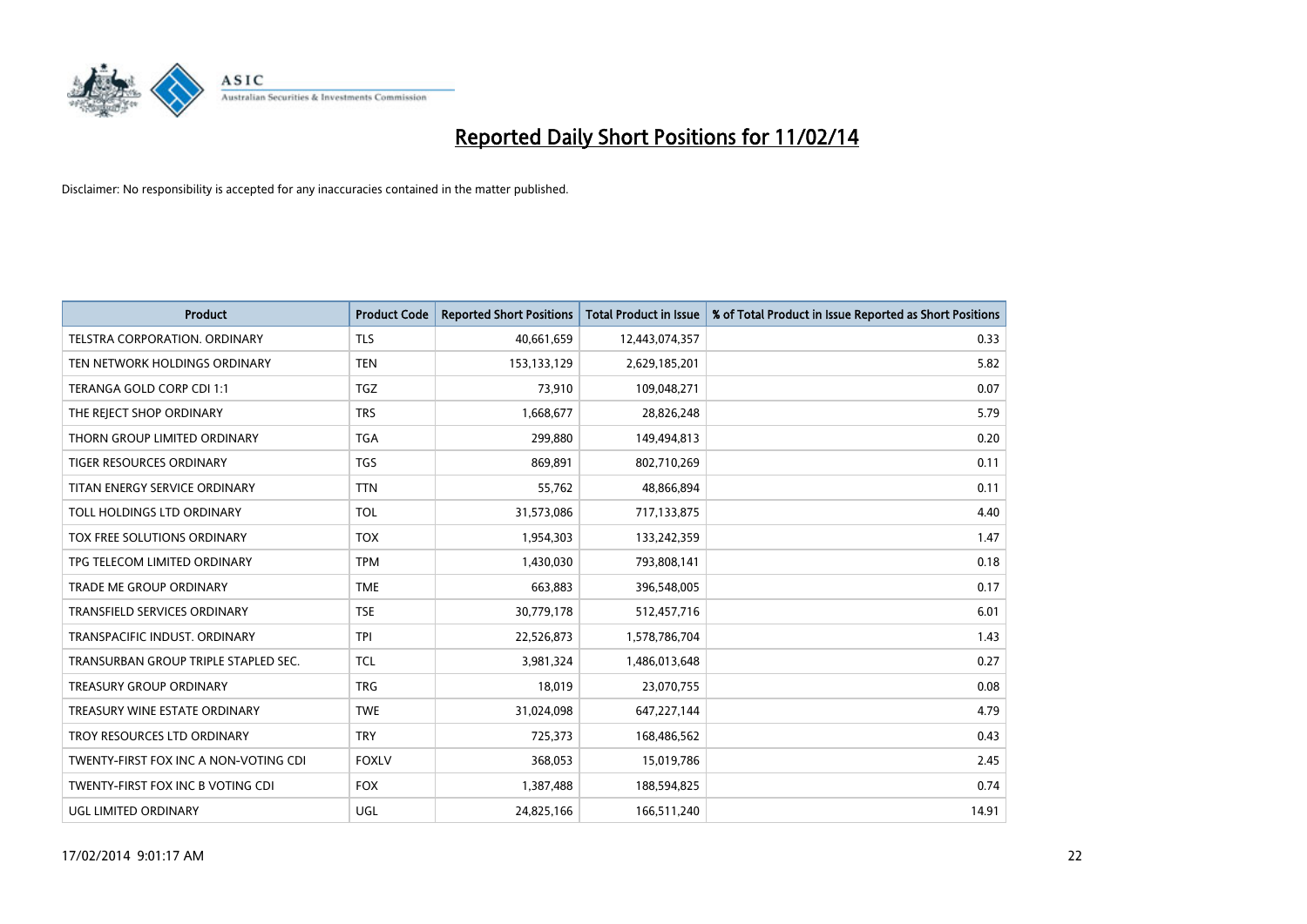

| <b>Product</b>                       | <b>Product Code</b> | <b>Reported Short Positions</b> | <b>Total Product in Issue</b> | % of Total Product in Issue Reported as Short Positions |
|--------------------------------------|---------------------|---------------------------------|-------------------------------|---------------------------------------------------------|
| UXC LIMITED ORDINARY                 | <b>UXC</b>          | 1,101,484                       | 320,551,687                   | 0.34                                                    |
| <b>VEDA GROUP LTD ORDINARY</b>       | <b>VED</b>          | 2,542,194                       | 842,055,406                   | 0.30                                                    |
| <b>VILLAGE ROADSHOW LTD ORDINARY</b> | <b>VRL</b>          | 805,729                         | 159,493,510                   | 0.51                                                    |
| <b>VIRGIN AUS HLDG LTD ORDINARY</b>  | <b>VAH</b>          | 102,719,660                     | 3,514,807,839                 | 2.92                                                    |
| <b>VIRTUS HEALTH LTD ORDINARY</b>    | <b>VRT</b>          | 2,236,181                       | 79,536,601                    | 2.81                                                    |
| VISION EYE INSTITUTE ORDINARY        | <b>VEI</b>          | 778,734                         | 160,759,740                   | 0.48                                                    |
| <b>VOCATION LTD ORDINARY</b>         | <b>VET</b>          | 8,885,978                       | 200,000,000                   | 4.44                                                    |
| <b>WATPAC LIMITED ORDINARY</b>       | <b>WTP</b>          | 2,843                           | 184,332,526                   | 0.00                                                    |
| WEBIET LIMITED ORDINARY              | <b>WEB</b>          | 2,616,408                       | 79,397,959                    | 3.30                                                    |
| <b>WESFARMERS LIMITED ORDINARY</b>   | <b>WES</b>          | 4,768,542                       | 1,143,274,951                 | 0.42                                                    |
| WESTERN AREAS LTD ORDINARY           | <b>WSA</b>          | 26,030,234                      | 196,862,806                   | 13.22                                                   |
| WESTERN DESERT RES. ORDINARY         | <b>WDR</b>          | 3,394,010                       | 500,040,257                   | 0.68                                                    |
| WESTFIELD GROUP ORD/UNIT STAPLED SEC | <b>WDC</b>          | 6,034,539                       | 2,113,501,814                 | 0.29                                                    |
| WESTFIELD RETAIL TST UNIT STAPLED    | <b>WRT</b>          | 20,407,588                      | 2,979,214,029                 | 0.68                                                    |
| <b>WESTPAC BANKING CORP ORDINARY</b> | <b>WBC</b>          | 22,435,042                      | 3,109,048,309                 | 0.72                                                    |
| WHITE ENERGY COMPANY ORDINARY        | <b>WEC</b>          | 1,659,812                       | 322,974,494                   | 0.51                                                    |
| <b>WHITEHAVEN COAL ORDINARY</b>      | <b>WHC</b>          | 65,652,407                      | 1,025,692,710                 | 6.40                                                    |
| WINDIMURRA VANADIUM ORDINARY         | <b>WVL</b>          | 20,461                          | 19,284,366                    | 0.11                                                    |
| WOODSIDE PETROLEUM ORDINARY          | <b>WPL</b>          | 4,352,081                       | 823,910,657                   | 0.53                                                    |
| WOOLWORTHS LIMITED ORDINARY          | <b>WOW</b>          | 7,295,635                       | 1,254,625,992                 | 0.58                                                    |